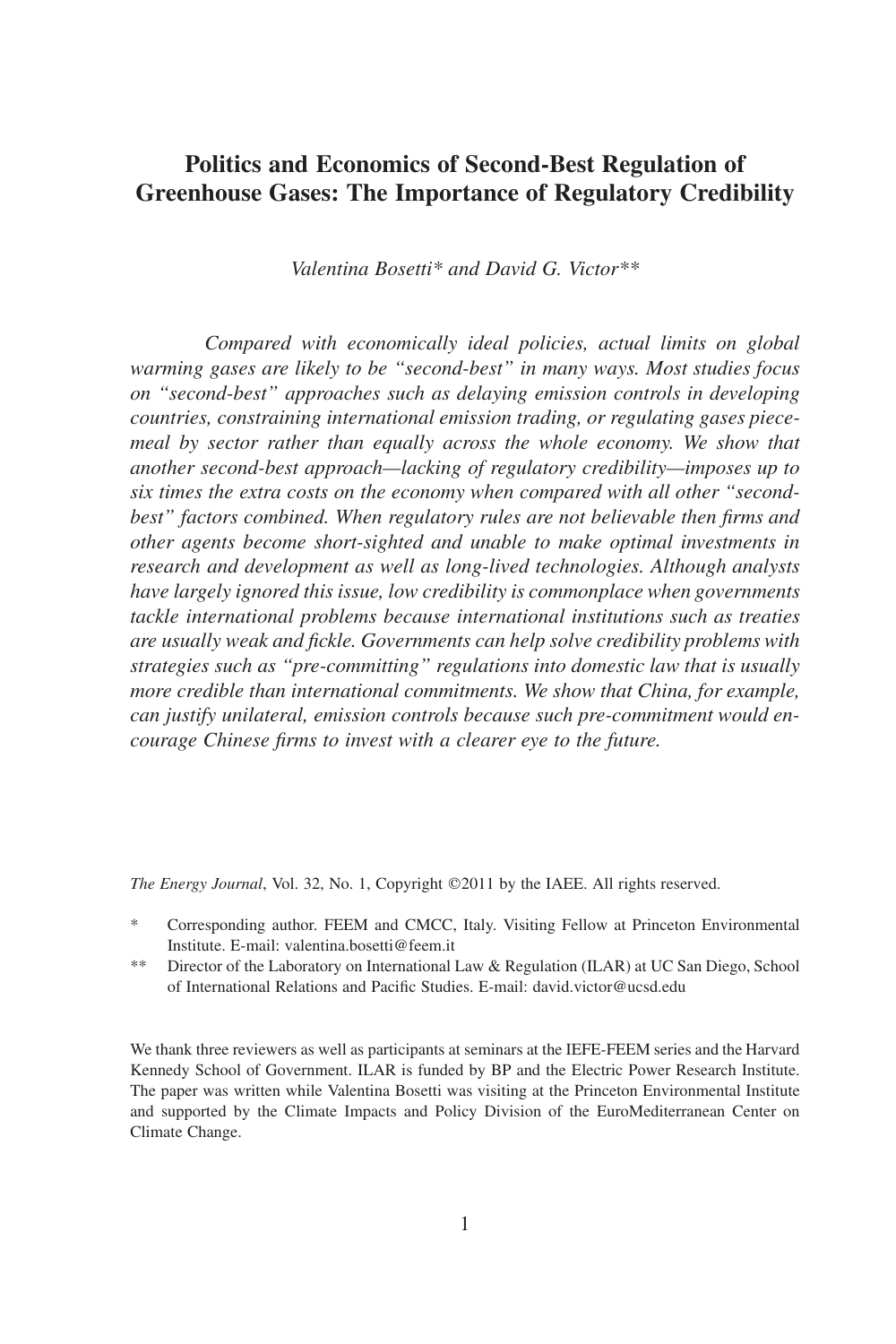## **INTRODUCTION**

In the ideal world all governments would control greenhouse gases from all sectors of their economies as soon as possible. That ideal outcome would give firms time to anticipate regulation. It would also help prevent "leakage" of emissions that would occur if emission-intensive activities shifted from tightly regulated sectors and countries to the more lax zones [e.g., Aldy and Pizer, 2009]. Indeed, from the pioneering work on the economics of regulating greenhouse gases to the present day, the standard result confirms that a global, economywide and long-term approach is the most cost-effective method for controlling warming gases [Manne and Richels, 1992], [Nordhaus, 2005] and [Jacoby at al, 2008]. The economic benefits of this approach are particularly large when countries aim to make deep reductions in emissions, as implied with increasingly popular goals such as limiting concentrations of  $CO<sub>2</sub>$  and other warming gases at 450 ppm or even 350 ppm. Indeed, meeting such goals is essentially impossible without immediate and comprehensive limits that cover nearly all nations and economic sectors [Clarke et al. 2009, Bosetti et al. 2008, Edmonds et al. 2007, Keppo and Rao, 2007, OECD Policy Brief, 2009].

While the ideal world is elegant and efficient, the real world is not nearly so accommodating. Developing countries have been famously reluctant to accept caps on their emissions. Efforts to entice them by offering more generous caps so-called "headroom allowances"—are exciting for theorists to discuss, but have been politically impossible to achieve in real diplomatic discussions. The experience with Russia (which was given a particularly generous cap to entice its participation in the Kyoto treaty) suggests that providing generous caps to reluctant treaty members may actually be counter-productive [Victor, 2001]. Even if some kind of headroom deal were crafted with the developing countries, practical and political difficulties make it doubtful these countries would participate in economy-wide limits on emissions right from the outset. Rather, they would allow regulation, first, in particular sectors where they are confident of their ability to administer emission controls; other, less well-regulated sectors would be brought into a regulatory scheme later on [Victor, in press]. That sectoral approach reflects not only the interests and capabilities of these countries, but also those of the more advanced nations that hope to link their emission trading schemes to the many low-cost opportunities for emission controls in the developing world. They will be wary about allowing trading links to sectors that are impractical to monitor and enforce [Rai and Victor, 2009; Wagner et al., 2008]. Even in those sectors where regulation is feasible, developing countries will demand delays and compensation before they impose limits on their activities, just as they secured delays and special funding in other major international accords, such as on protection of the ozone layer [Benedick, 1998; Parson, 2003].

The ideal world of greenhouse regulation is one of a seamless regulation that spans all sectors globally. The real world is a messier second-best landscape of fragmented efforts that run at many different speeds [Victor et al., 2005; Ri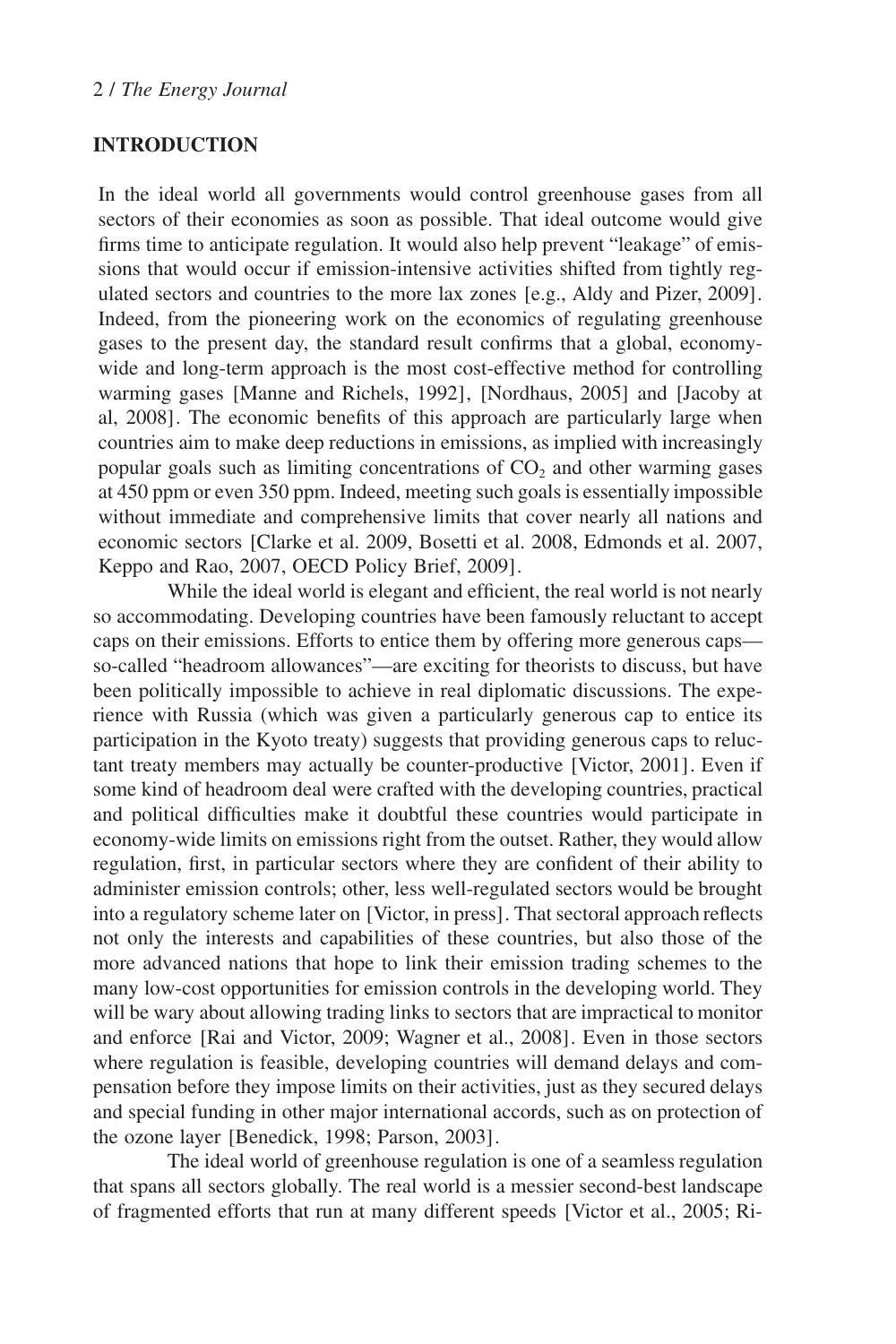chels et al., 2009]. This paper explores some economics of the second-best scenarios and their implications for politics and the design of international treaties and other regulatory institutions.

We look at the implications of four large departures from the ideal world. In one, *countries* join global regulation at different times and with different levels of effort—what we call "variable geometry." Variable geometry contrasts with the global geometry of the ideal first-best approach to regulating global warming gases. When we vary geometry we divide the world into three crude categories the most enthusiastic (and richest) nations, the reluctant (rapidly developing) nations that make the next move, and the impoverished countries that don't emit much and have much higher priorities than global efforts to dampen climate warming.<sup>1</sup> Variable geometry leads to higher costs because it allows for more leakage.

Second, we examine limits on emission trading, which are also abhorred by analysts living in the first-best world but likely to arise in the real, secondbest world. In the first-best world emission trading lowers compliance costs, especially because it allows for trade in credits between industrialised countries, where abatement costs are generally high, and developing nations, where abatement opportunities are often more abundant. In the second-best world much trading occurs through offsets that are devilishly difficult to administer [Victor, in press]. Trading limits make regulation more expensive because it reduces the range of compliance options.

The third departure envisions applying regulation to different economic *sectors* with differing degrees of stringency and timing. We implement this second-best constraint by limiting emission trading between sectors, in contrast with an all-sector, fully fungible emission trading scheme that is typical in a first-best world. When we vary sectors we divide industrial emitting activities into two categories—electric power (which is generally easier for most countries to regulate, especially as much of the world's electric power is run by state-owned companies) and non-electric (which includes highly decentralised emissions sources such as in buildings and industries that governments often struggle to regulate). A sectoral approach is more costly than ideal economy-wide regulation because, like limits on trading, it shrinks the array of compliance options available to firms and countries.

These are gross simplifications, but they are useful for analytical purposes. Indeed, the real world of greenhouse gas diplomacy and regulation is evolving in these second-best directions. Ever since the United Nations Frame-

1. In the real world, membership in these categories varies as countries learn about climate dangers and come under varying degrees of political pressure to act or drag their feet. For simplicity, for the modelling runs in this paper we assume the enthusiastic countries are OECD countries; reluctant countries represent Brazil, China, India, Transition Economies and Oil Exporting Countries (i.e., the so-called "BRIC" nations plus oil exporters); the countries we call "impoverished" span Africa and South East Asia. Our classification is for the ease of modelling and broadly corresponds with real government negotiating positions but is not intended to disparage or exalt any particular country.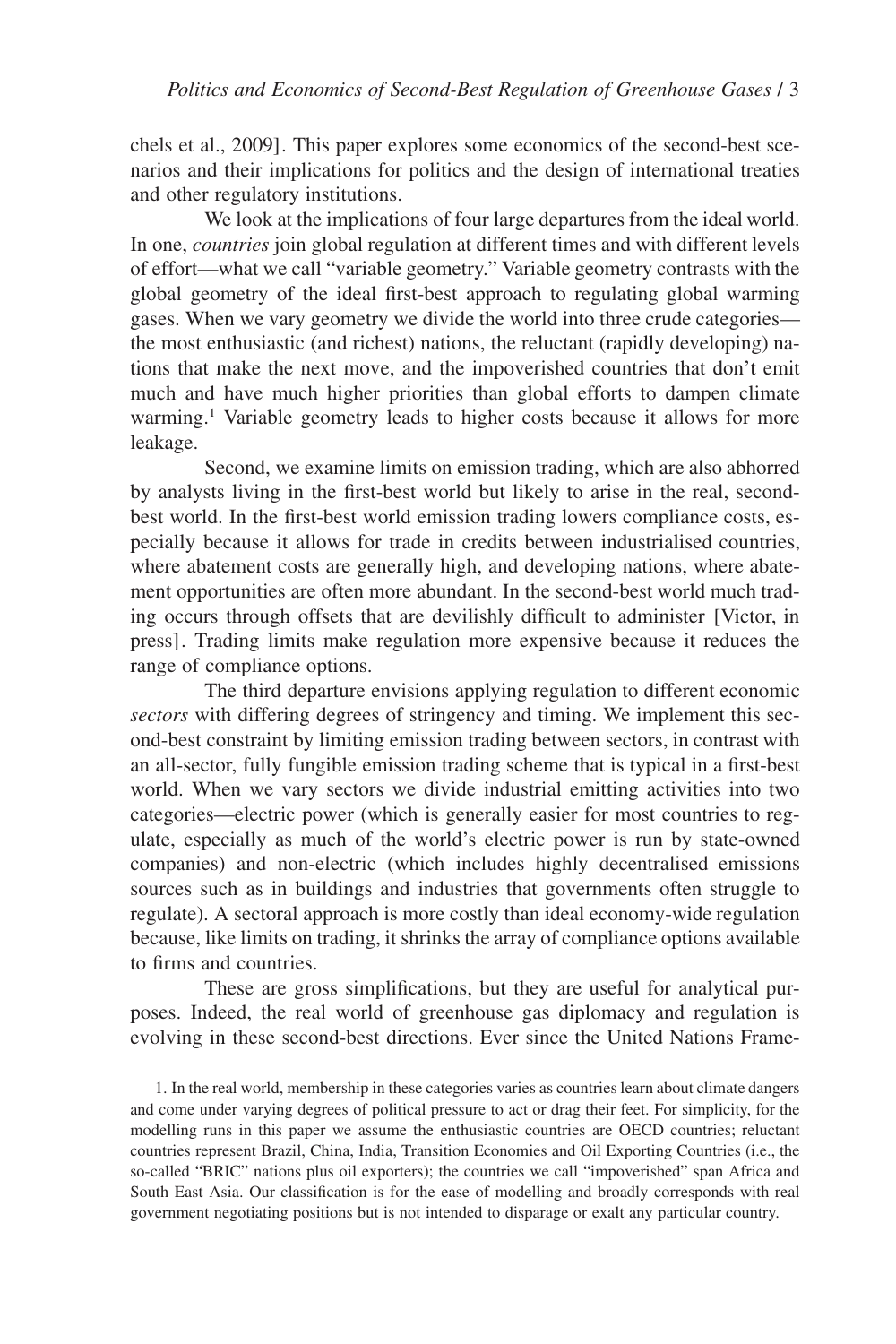work Convention on Climate Change (UNFCCC) was crafted in 1992, every major international effort to regulate emissions—not only the legally binding efforts under the UNFCCC but also the many non-binding attempts such as through the Group of 8 organisation of industrial economies—has underscored that reluctant developing countries would be expected to adopt emission caps only long after the industrialised world "takes the lead" and tightens limits on itself [UNFCCC Article 1, 1992; G8 communiqué, 2009]. Many countries are now considering various limits on the use of international offsets and reforms to the Kyoto Protocol's Clean Development Mechanism (CDM) that would treat countries and sectors differently. Every major country that has attempted to regulate emissions has adopted approaches that vary by sector. For example, the EU's Emission Trading Scheme (ETS) covers only industrial sources; other sources, such as transport and buildings, are regulated with different instruments. Developing countries are also exploring policies that would vary by sector, not least because some emitting sectors are easier to regulate than others [e.g., Rai and Victor, 2009].

We also explore a fourth and much less studied aspect of the real, secondbest world: *credibility*. When policies are highly credible then investors can make reliable plans; in turn, the cost of emission controls is lower than it would be otherwise because new technologies can be ordered and installed with the normal turnover of the capital stock [e.g., Philibert, 2007]. Very few studies have looked at the effect of policy anticipation on the costs of climate change regulation. The few exceptions include [Blanford et al, 2009] and [Bosetti et al 2009b], both of which assess the negative effect of myopic behaviour on latecomers as well as on climate agreement early participants. A study by [Reinelt and Keith,2007] has examined the consequences of regulatory uncertainty on incentives to invest in carbon capture, which is one widely discussed technological option that could help societies lower emissions. Still other studies have looked at how credibility affects markets. An analysis by [Paltsev at al, 2009], for example, has explored the effect of policy credibility on the banking of carbon permits, concluding that incredible policies have adverse economic effects. Despite these few exceptions, studies of global warming regulation have not given much attention to why anticipation would vary and the practical implications for policy. And no study, until the present one, has sought to quantify and compare the importance of many different second-best factors on economic outcomes. As will be clear, we suggest that credibility is paramount. Indeed, while this topic is rarely discussed among analysts of climate policy, this is a long-standing topic in other fields of regulation and regulatory risk. Studies of foreign investment, for example, have shown that countries that have more credible regulatory policies tend to be more attractive locations for investors who are risk-averse and fear that unpredictable changes in regulatory results will lead to expropriation of their fixed assets [Vernon, 1971; Woodhouse, 2006]. The daily business of diplomats, such as those crafting global warming treaties, is a constant fretting about credibility because internationallegal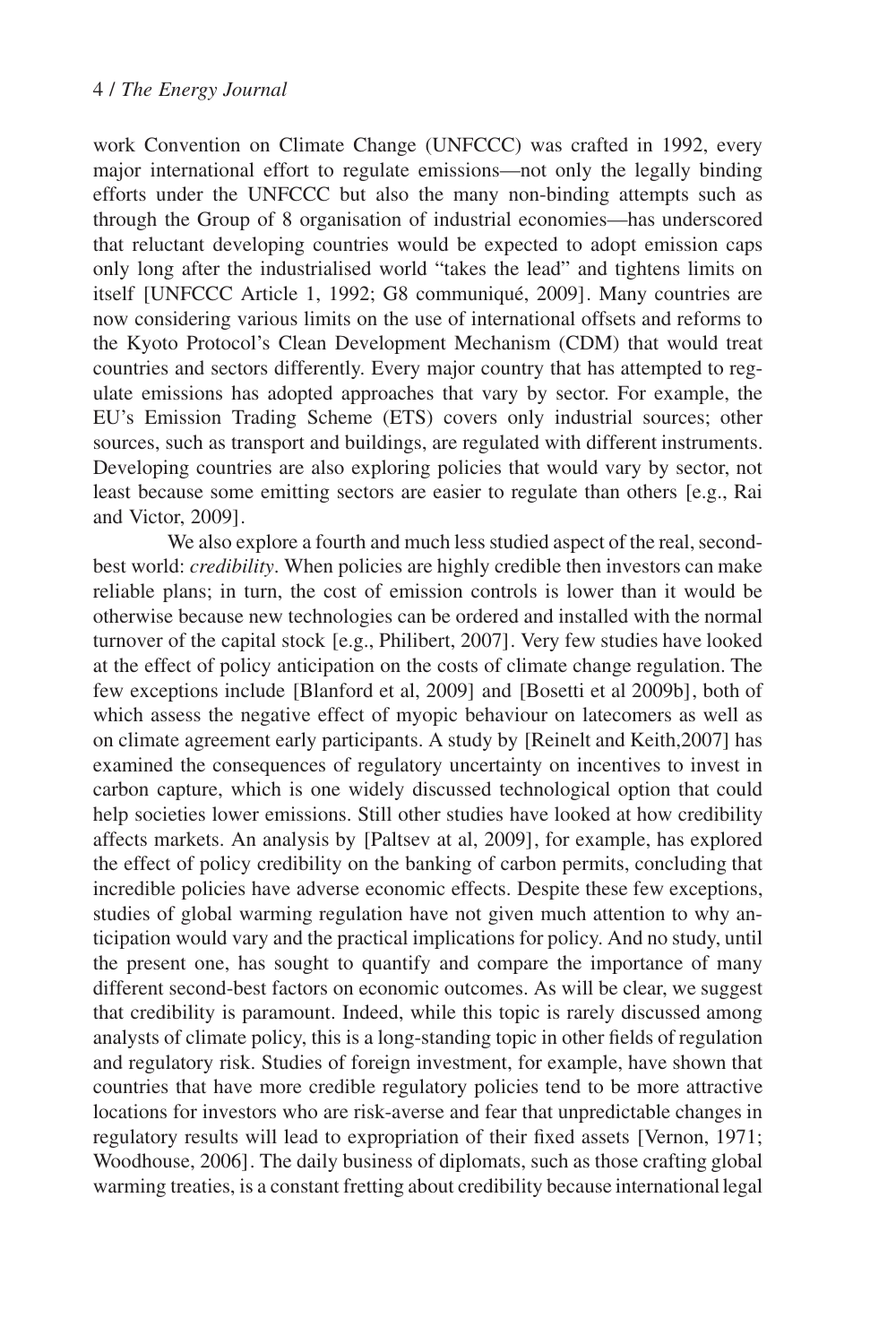mechanisms, on their own, are usually not very strong. Credibility is a scarce resource in international law.

#### **AN INTEGRATED ASSESSMENT MODEL**

To examine this second-best world—where geometry, trading rules, sectors and credibility all vary—we use the WITCH model [Bosetti et al, 2006].<sup>2</sup> WITCH is a regional integrated assessment model that is designed to analyse optimal responses of world economies to climate damages and to identify the impacts of climate policy on global and regional economic systems. It is a hybrid of "top-down" (macroeconomic) and "bottom-up" (technology) assessment models. Its top-down component consists of an inter-temporal optimal macroeconomic growth model in which the energy input of the aggregate production function has been expanded to provide a bottom-up like description of the energy sector. The bottom-up attributes include detailed treatment of investment and operating costs, performance and learning curves for major clusters of energy technologies. World countries are grouped in twelve regions that strategically interact playing a Nash game; countries make regulatory decisions optimising their own welfare in light of expectations of what other nations will do. Countries signatories of climate agreements are also subject to external constraints such as binding limits on emissions. Emissions calculations from the economic model are provided to a climate module that projects concentrations of warming gases and climatic effects.

A model with dynamic and strategic features and detailed representation of energy technologies is particularly useful for analysing climate change policy because deep cuts in emissions require development and deployment of new technologies over a long time horizon. WITCH includes mitigation options in both the power generation sector and in other major parts of the energy system, such as transportation. Mitigation options in the power sector include nuclear, hydroelectric, integrated gasification combined-cycle coal plants with carbon capture and storage (CCS), and renewables. In the non-electric sector options include advanced biofuels. In all, the model includes more than ten mitigation options in the energy sector, including both substitution and fuel switching. The model includes endogenous improvement in energy technology—spending on R&D leads to improved performance of technologies. The model also distinguishes between innovation in existing, near-commercial technologies and investment in "breakthrough" innovative technologies with zero carbon emissions. (We model these technologies, which do not exist today, as a generic portfolio rather than picking particular winners. Through R&D investments one or the other potential alternative will become available at a competitive cost in the future.) This approach allows for some detail in the discussion of technological change while avoiding attempts to estimate the detailed choice of energy technologies far into the future

<sup>2.</sup> A thorough description and a list of related papers and applications are available at http:// www.witchmodel.org.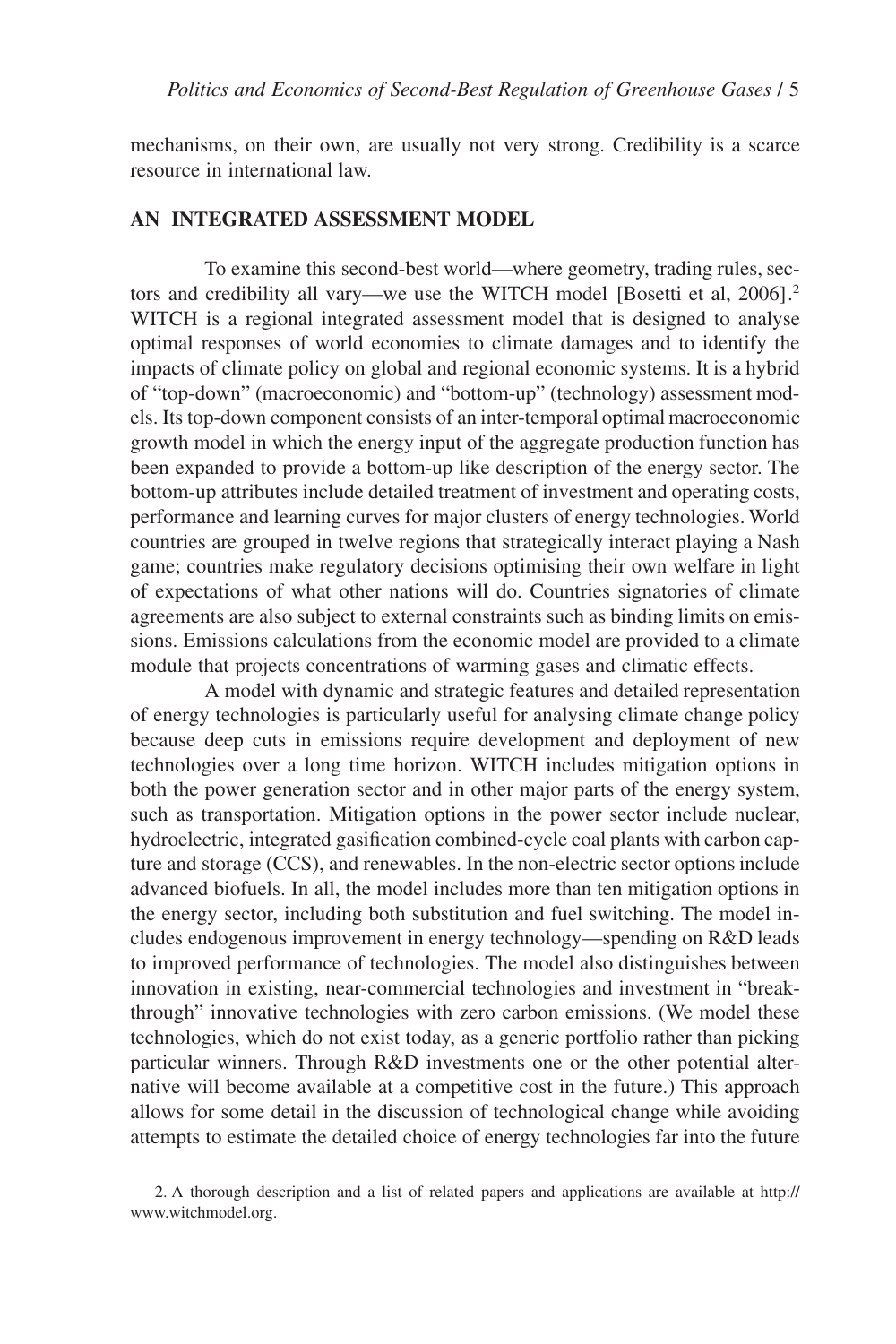when such projections from today's vantage point would be meaningless. WITCH includes two breakthrough technologies, one in the electric and one in the non electric sector, that necessitate dedicated innovation investments to become economically competitive, even in a scenario with a climate policy. We follow the most recent characterisation in the technology and climate change literature by modelling the costs of the breakthrough technologies with a two-factor learning curve in which their price declines both with investments in dedicated R&D and with technology diffusion. Similar approaches are also reported, for example, in [Kouvaritakis et al., 2000] and [Klassen et al, 2007].

For our analysis, a key attribute of the WITCH model is the ability to adjust the extent to which governments and firms are forward-looking. If global policies such as binding limits on emissions and concentrations of warming gases will be credibly enforced then each region's policy maker (and by implication, firms that follow the dictates of the policy maker) can reliably anticipate the arrival of policy mandates. Anticipation allows firms and governments to invest in new energy technologies in a manner consistent with the commercial life-time of the energy stock, penetration limits of carbon free technologies, and the gestation from investment in R&D until tangible improvements in the performance of new technologies appear. In the real world, policy makers and firms are more myopic—in part because international policies are difficult to enforce and no government or firm wants to invest massively in pursuit of a policy that could change—especially if the changes lead to a more lax regulation that makes heroic investments in new technologies less valuable. WITCH allows us to mimic that myopia. By shortening the time horizon over which investors are free to respond optimally to the future policy we proxy decreasing levels of policy credibility. When credibility is high the investor can see to the distant horizon and anticipate, today in 2010, a policy that formally takes full effect in 2030. When it is low, the future is cloudy and anticipation is reduced to 15, 10 or 5 years ahead of the policy, while precedent decisions are forced to be in line with a business as usual scenario.

To begin the analysis we develop two baseline scenarios. One is a standard "business as usual" (BAU) scenario with no regulation (figure 1). Then we limit emissions such that all countries make comparable efforts to stabilise atmospheric concentrations of  $CO<sub>2</sub>$  at 450ppm. We call this scenario the regulated baseline and show the regulatory efforts on figure 2 with details in table 1. For simplicity we concentrate here on fossil fuel  $CO<sub>2</sub>$ , which is the most important human-emitted warming gas and also the one for which WITCH (like nearly all integrated models) has the finest resolution on abatement options. We are mindful that other sources of  $CO<sub>2</sub>$  as well as other gases also warm the planet. Including those other gases and sources would make our  $450$ ppm  $CO<sub>2</sub>$  optimal scenario similar to a 550ppm all-gas scenario.<sup>3</sup> We focus on the 450ppm  $CO<sub>2</sub>$  goal because

3. The resulting radiative forcing is equivalent to about 3.5 watts per square meter; when the warming effects of all the gases are included, and there is some accounting for the cooling effects of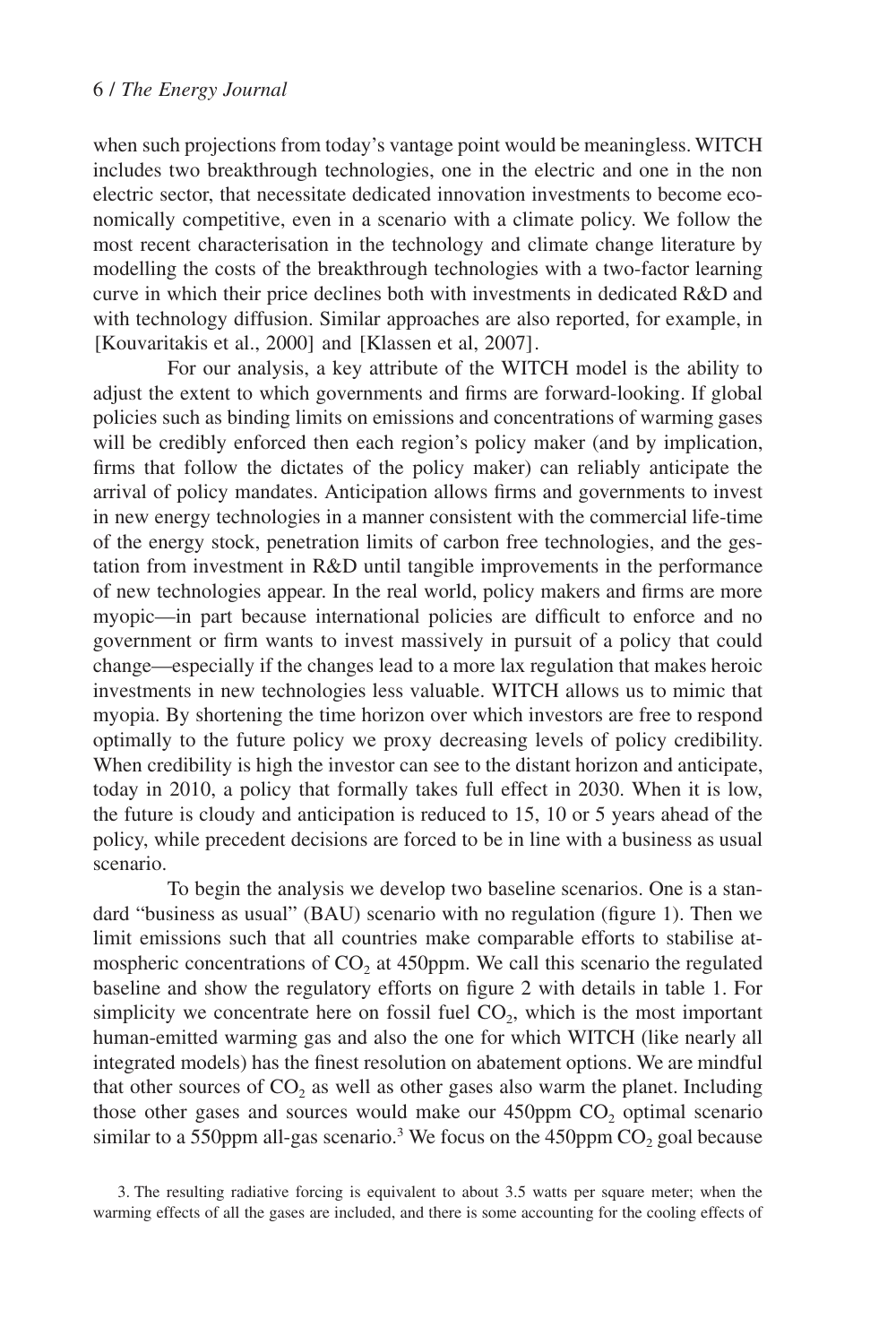

**Figure 1: The Reference ("Business as Usual") Projection from WITCH**

We include only emissions of  $CO<sub>2</sub>$  from burning fossil fuels and project for three politically-informed groups of countries: the enthusiastic (rich, industrialized) nations, the reluctant nations that are fastgrowing yet wary at present to spend their own resources on emission controls, and the impoverished low-emission countries that have other priorities for the coming decades and are not immediately essential players in emission controls. The inset shows projections for CO<sub>2</sub> concentrations (including land-use emissions, per the standard WITCH assumptions reported in Bosetti et al., 2009c).

it is widely discussed and has been the subject of extensive modelling and thus our results can readily be compared with others. We do not claim that this goal aligns the costs and benefits of climate regulation, which is an important and controversial matter, but not the focus of the present analysis. This scenario is less aggressive than some of the scenarios that are now popular—among climate modelers and activists, if not real politicians who might implement them—such as stabilising concentrations at 350ppm. [Monastersky, 2009] Most models find that such aggressive scenarios are impossible to achieve with second-best policy that excludes some countries and sectors, such as for example [Clarke et al, 2009].

The regulated baseline shown in figure 2 and table 1 is a "first-best" response. Costs are minimised because policy makers and firms have perfect

aerosols, the expected average warming is about 2.5 degrees of warming above pre-industrial levels. In WITCH, non-CO2 gases emissions of CH4, N2O, SLF and LLF are modelled explicitly. SO2 aerosols are assumed to have a direct cooling effect on temperature. Baseline projections of non-CO2 GHGs are based on EPA regional estimates (EPA, 2006). Our analysis excludes forestry options, but including them would allow another 20 ppm  $CO<sub>2</sub>$ -eq of industrial emissions by the end of the century. WITCH does not include black carbon and its potentially large but uncertain warming properties.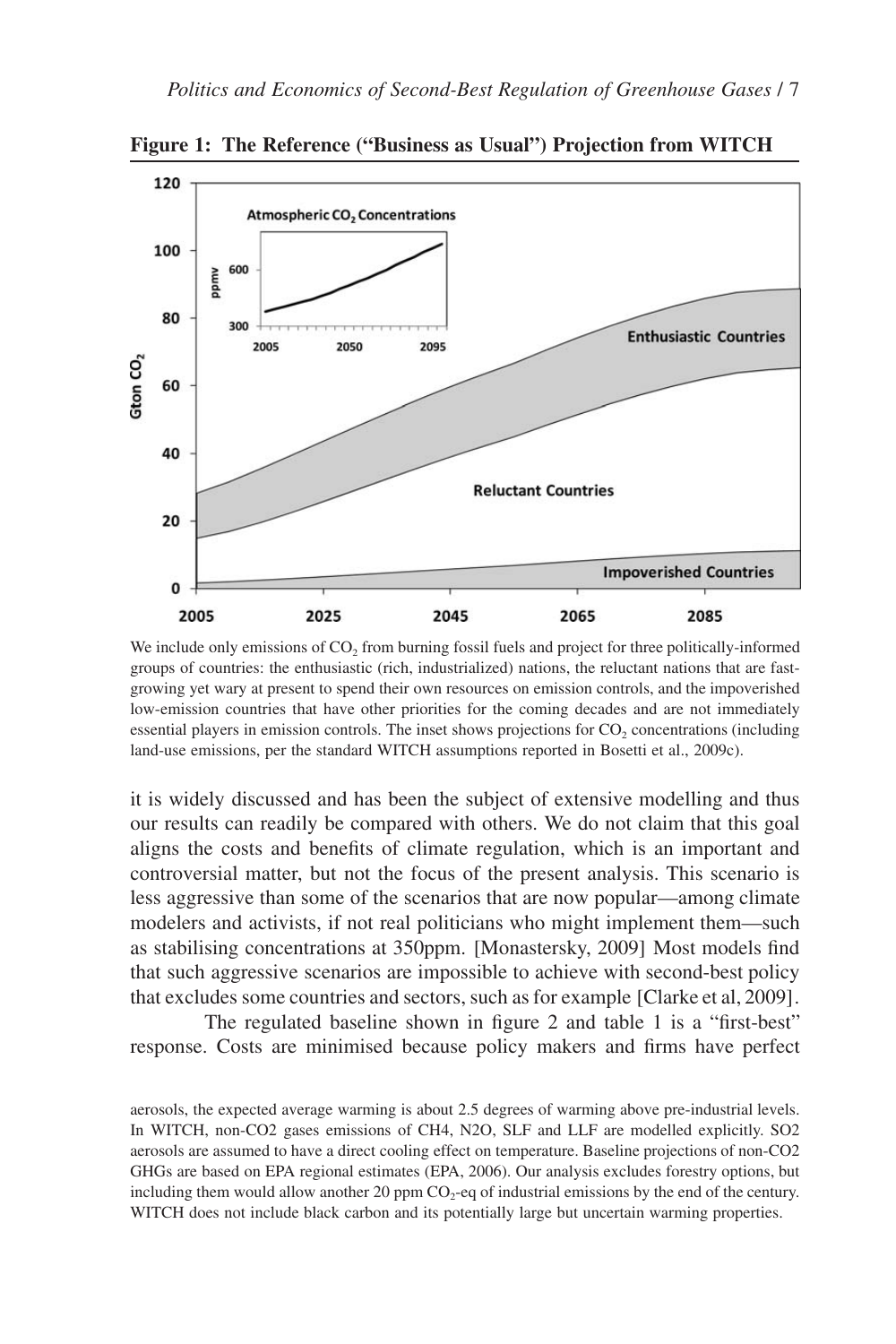

**Figure 2: Abatement Efforts in the "First Best" World of Optimal Regulation**

Main chart shows emission levels (below the BAU scenario in figure 1) for each of our three groups of countries. The inset shows the resulting stabilization of  $CO<sub>2</sub>$  concentrations (including land-use emissions, per the standard WITCH assumptions reported in Bosetti et al., 2009c).

foresight; all governments on the planet participate; regulation applies to all sectors with equal marginal effort; and unfettered trade in goods and services as well as emission permits allows equalisation of costs. In this first-best world where emission permits trade freely, abatement effort is allocated across countries on the basis of equal marginal costs.4 The cost of a first-best policy, measured as the present value of Gross World Product (GWP) losses compared with the BAU scenario, is 1.58% (using a 5% discount rate, a widely used rate for comparing costs and benefits over time).

### **FOUR DIMENSIONS OF THE SECOND-BEST**

The rest of this paper examines scenarios that all deliver the same environmental outcome as the regulated baseline—that is, stabilisation at 450ppm  $CO<sub>3</sub>$ —while wreaking havoc on the first-best assumptions.

4. This assumption is not needed for optimality, as trade would equalise marginal abatement independently of the initial allocation, but we make it to minimise the flows of emission permits when the market equilibrates. Our view is that large permit flows are politically not sustainable and thus our scenario is designed to reflect one that is as close to likely political outcomes as possible.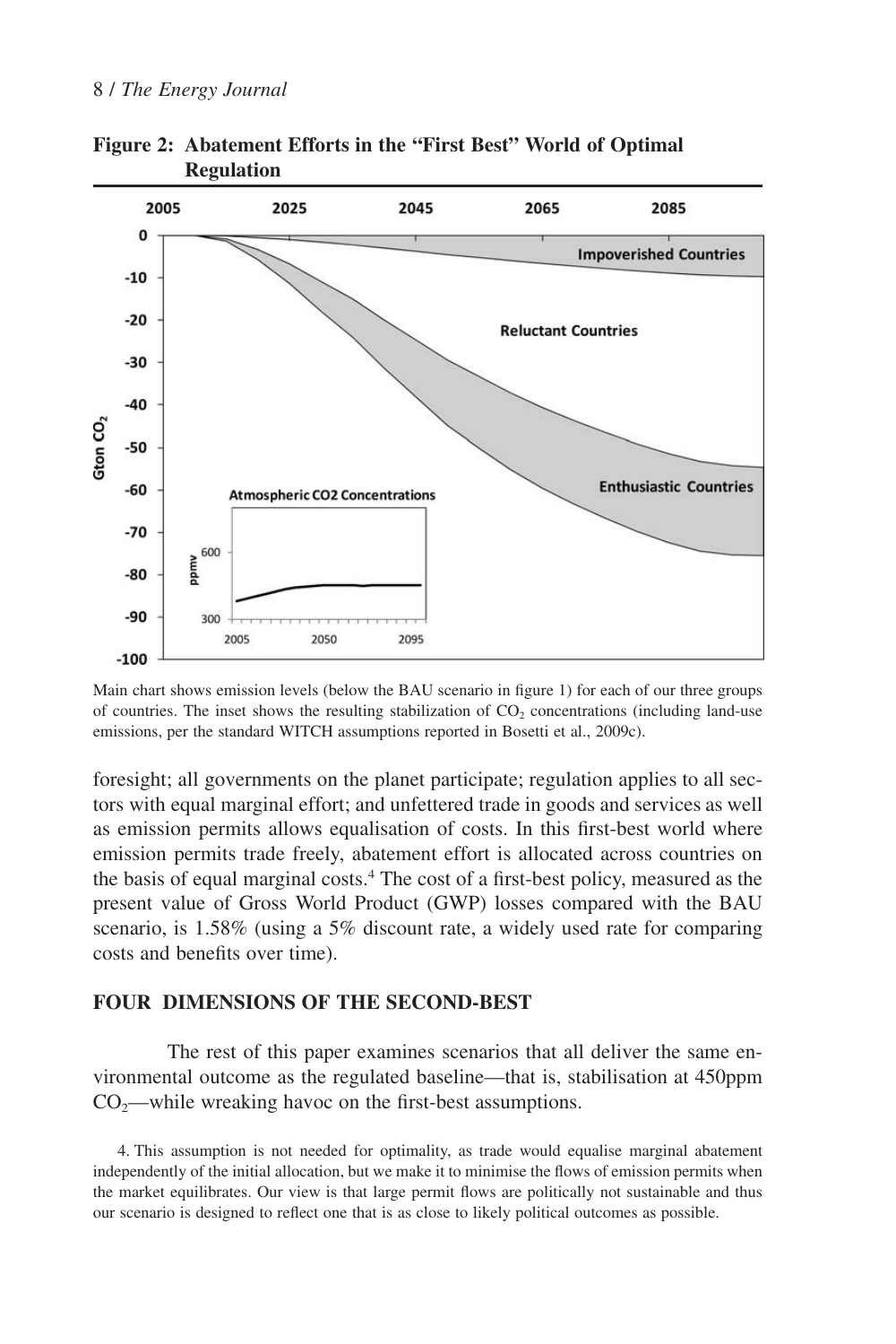## **Table 1: Emission Reductions to Achieve 450 ppm**

Table shows BAU emissions and percentage cumulative reductions in emissions (2015 to 2100) below BAU for our optimal ("first best") stabilization scenario.

|                                                                          |                                           | Enthusiastic<br>countries<br>(OECD<br>countries) | Reluctant<br>countries<br>(BRICs,<br>Transition<br>Economies<br>and Oil<br>Exporting<br>Countries | Impoverished<br>countries<br>(Africa and<br>South East<br>Asia) | Total  |
|--------------------------------------------------------------------------|-------------------------------------------|--------------------------------------------------|---------------------------------------------------------------------------------------------------|-----------------------------------------------------------------|--------|
| Cumulated<br>Emissions To-<br>tal<br>(Gt CO <sub>2</sub> )               | <b>BAU</b> baseline<br>emissions<br>(Gt)  | 1907                                             | 3448                                                                                              | 666                                                             | 6020   |
|                                                                          | Regulated<br>baseline emis-<br>sions (Gt) | 595                                              | 1049                                                                                              | 191                                                             | 1834   |
|                                                                          | Difference<br>(percent)                   | $-69%$                                           | $-70%$                                                                                            | $-71%$                                                          | $-70%$ |
| Cumulate<br>Emissions<br>Electric<br>Sector<br>$($ Gt $CO2)$             | <b>BAU</b> baseline<br>emissions<br>(Gt)  | 734                                              | 1636                                                                                              | 323                                                             | 2694   |
|                                                                          | Regulated<br>baseline emis-<br>sions (Gt) | 137                                              | 240                                                                                               | 52                                                              | 428    |
|                                                                          | Difference<br>(percent)                   | $-81%$                                           | $-85%$                                                                                            | $-84%$                                                          | $-84%$ |
| Cumulate<br>Emissions<br>Non-Electric<br>Sector<br>(Gt CO <sub>2</sub> ) | <b>BAU</b> baseline<br>emissions<br>(Gt)  | 1173                                             | 1811                                                                                              | 342                                                             | 3327   |
|                                                                          | Regulated<br>baseline emis-<br>sions (Gt) | 458                                              | 809                                                                                               | 139                                                             | 1406   |
|                                                                          | Difference<br>(percent)                   | $-61%$                                           | $-55%$                                                                                            | $-59%$                                                          | $-58%$ |

## **Variable Geometry**

The first element leading us away from the first-best is geometry of participation. To simplify matters, when varying geometry we divide the world into three categories of nations that roughly correspond with political interests and administrative capabilities. The "enthusiastic countries" are mainly the richest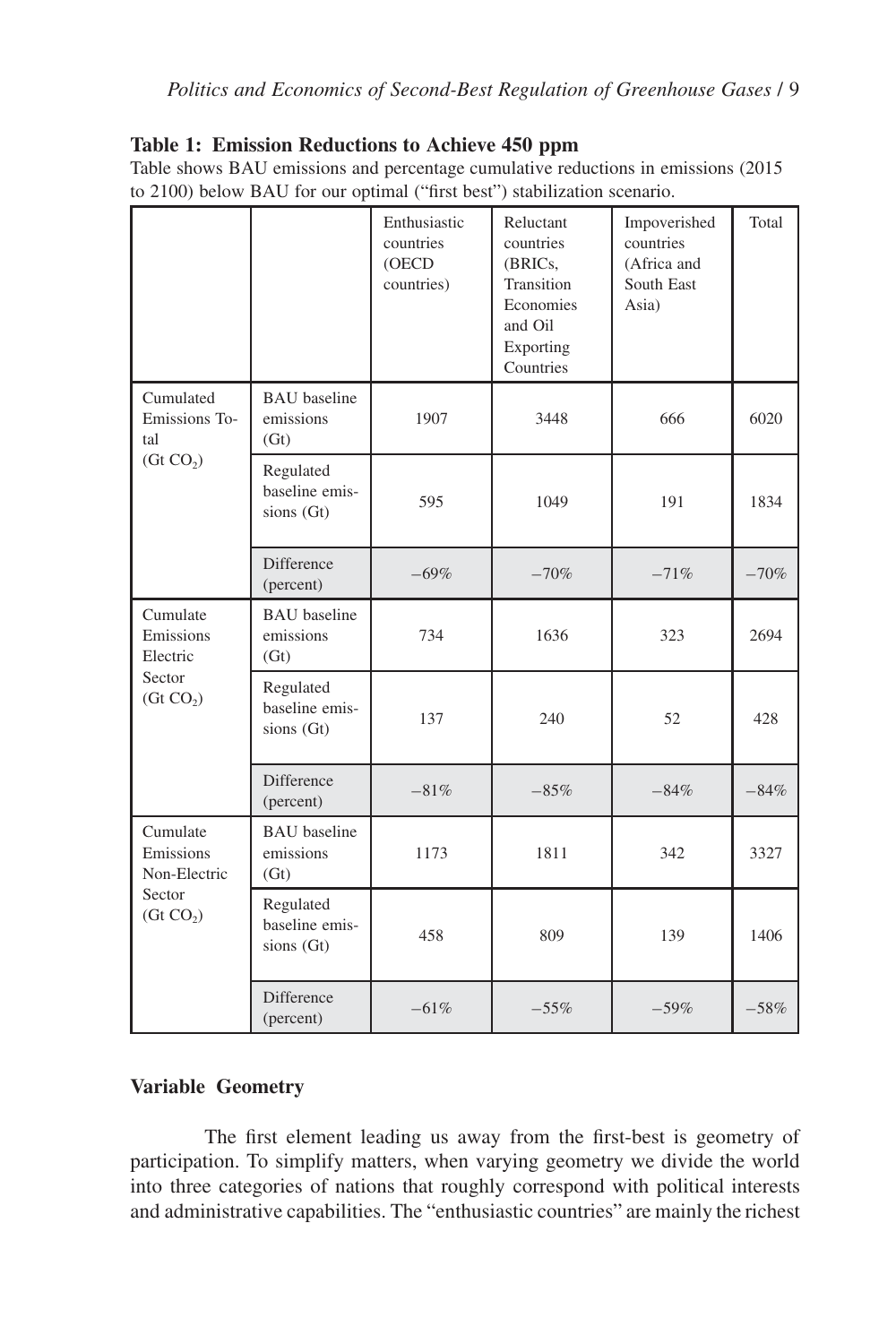| Country                                                                             | Target                                                                        | Example                                                                                                                         |  |
|-------------------------------------------------------------------------------------|-------------------------------------------------------------------------------|---------------------------------------------------------------------------------------------------------------------------------|--|
| Enthusiastic countries<br>(OECD countries)                                          | Immediate target. Allocation<br>proportional to effort in first<br>best case. | For US. By 2025 30% below<br>baseline and 24% above<br>1990 levels. By 2050 77%<br>below baseline and 49%<br>below 1990 levels. |  |
| Reluctant countries (BRICs,<br>Transition Economies and<br>Oil Exporting Countries) | Target in 2030. Allocation<br>proportional to effort in first<br>best case.   | China. By 2050 70% below<br>baseline and 108% above<br>$1990$ levels.                                                           |  |
| Impoverished countries<br>(Africa and South East Asia)                              | Target in 2050. Allocation<br>proportional to effort in first<br>best case.   | Sub-Saharan Africa. By 2050<br>75% below baseline and<br>$61\%$ above 1990 levels.                                              |  |

**Table 2: Second Best Assumptions on Variable Geometry**

industrialised nations that are under growing internal pressure to spend their own money on slowing global warming and to help other countries make efforts as well. Next are the "reluctant" countries whose emissions are high (and growing rapidly) but have other political priorities. With economic growth their interests are shifting in the direction of making some effort to control emissions, and their national administrative systems are varied in their ability to regulate a pervasive pollutant such as CO<sub>2</sub>. Some sectors are difficult to regulate; others are easier in part because governments themselves own most of the relevant infrastructure and thus can regulate it more readily, such as in the electric sector [Victor and Heller, eds., 2007]. Last are the "impoverished" countries that have generally low emissions and much more immediate troubles than global warming (table 2). These countries' emissions stay relatively low, although some of these countries are prodigious clearers of land clearers (a source of emissions we exclude from the present analysis). This three-category approach follows Victor (2007), which explains the political and administrative logic in more detail and is modelled by [Bosetti et al. 2009a]. There is a burgeoning literature on the geometry of participation, and much of it explores scenarios with similar attributes [See, e.g., Bosetti et al 2008; Edmonds et al., 2007; Keppo and Rao, 2007, Clarke et al 2009, Jacoby et al, 2008].

Table 2 reports assumptions for a plausible scenario that includes this variable geometry. The reluctant nations begin regulating after a two-decade delay; the impoverished nations follow another two decades later still, making no effort before 2050. For simplicity's sake, we assume that this second-best geometry converges to the first-best global approach after 2050, at which point all nations make an effort based on equal marginal costs. This assumption of ultimate convergence may be naïve. Africa was deeply poor a century ago and might still rank among the impoverished in 2100, making little effort to regulate its emissions. But our concern here is the transition until 2050 in a world where countries move at different speeds. Indeed, over such long time horizons differences are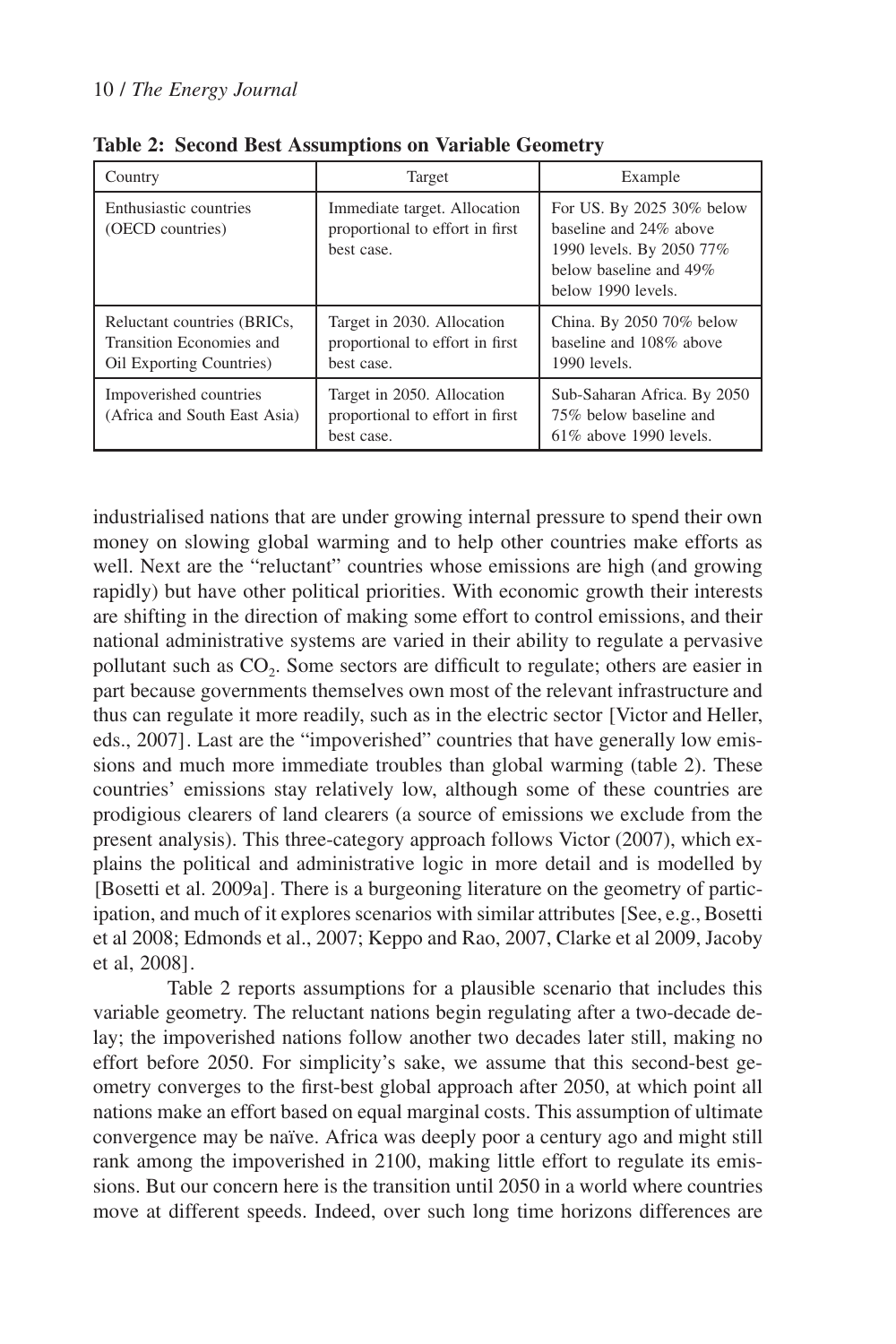unlikely to be permanent. In 1950 Japan and much of central Europe were among the poorest nations in the modern economy; today they are rich and in the lead on greenhouse gas regulation. Similarly, by 2050 many of today's emerging tigers are also likely to be rich leaders and will accept the regulatory obligations that accompany leadership.

Our results for this simple, variable geometry scenario are similar to those reported in other studies. Assuming immediate and unlimited global trading including offsets, the global cost of variable geometry is nearly the same as in the first-best world because trade allows for easy equilibration of markets and globally least-cost solutions. Of course, the cost for individual regions varies with the assignment of regulatory burdens. In our variable geometry scenario, the cost paid by enthusiastic countries is 8% higher than in our first-best scenario; reluctant countries incur a 5% extra burden; and the impoverished countries are 49% better off because they sell surplus permits and investment opportunities in offsets to the other countries that have tighter regulation.<sup>5</sup>

#### **Trading and Offsets**

Our assessment of geometry hinges on the heroic assumption that international trading will be free and efficient. As a practical matter, full-blown emission trading requires countries to agree on emission caps, which has proved extremely difficult politically. And thus most of the benefits of trading hinge on the first-best assumption that offsets will be widely available. Yet in the real world there is growing evidence that offsets markets are not working well and are encumbered with transaction costs—problems evident especially in the world's largest offset market, the Kyoto Protocol's CDM [e.g., Wara and Victor, 2008].

To mimic these second-best constraints we add limits to international trade. As a practical matter, those limits could take the form of bans or other constraints on trade between regions, which could reflect the desire to limit the flow of capital and to force regulation to occur within particular countries. For example, in the Kyoto negotiations many interest groups were wary about allowing too much (or even any) international trade in emission credits because that would allow the rich industrialised nations to avoid obligations to act at home. Trade limits could also include extra costs, such as explicit taxes—for example, the tax on the CDM that has generated a small pool of money to fund adaptation projects—or perhaps high transaction costs from tight regulation of offset programs to ensure that offsets are genuine. In limiting total trading, we restrict

5. These changes are all net present value with the standard 5% discount rate. In our regulated baseline scenario we allocated emission credits to equalise marginal cost. In the variable geometry scenario we assigned more burden to the countries that care most about the problem and have the greatest resources to address it, even though this convenient political attribute requires accepting greater financial flows across countries as the tightly regulated countries purchase offsets from more lax zones.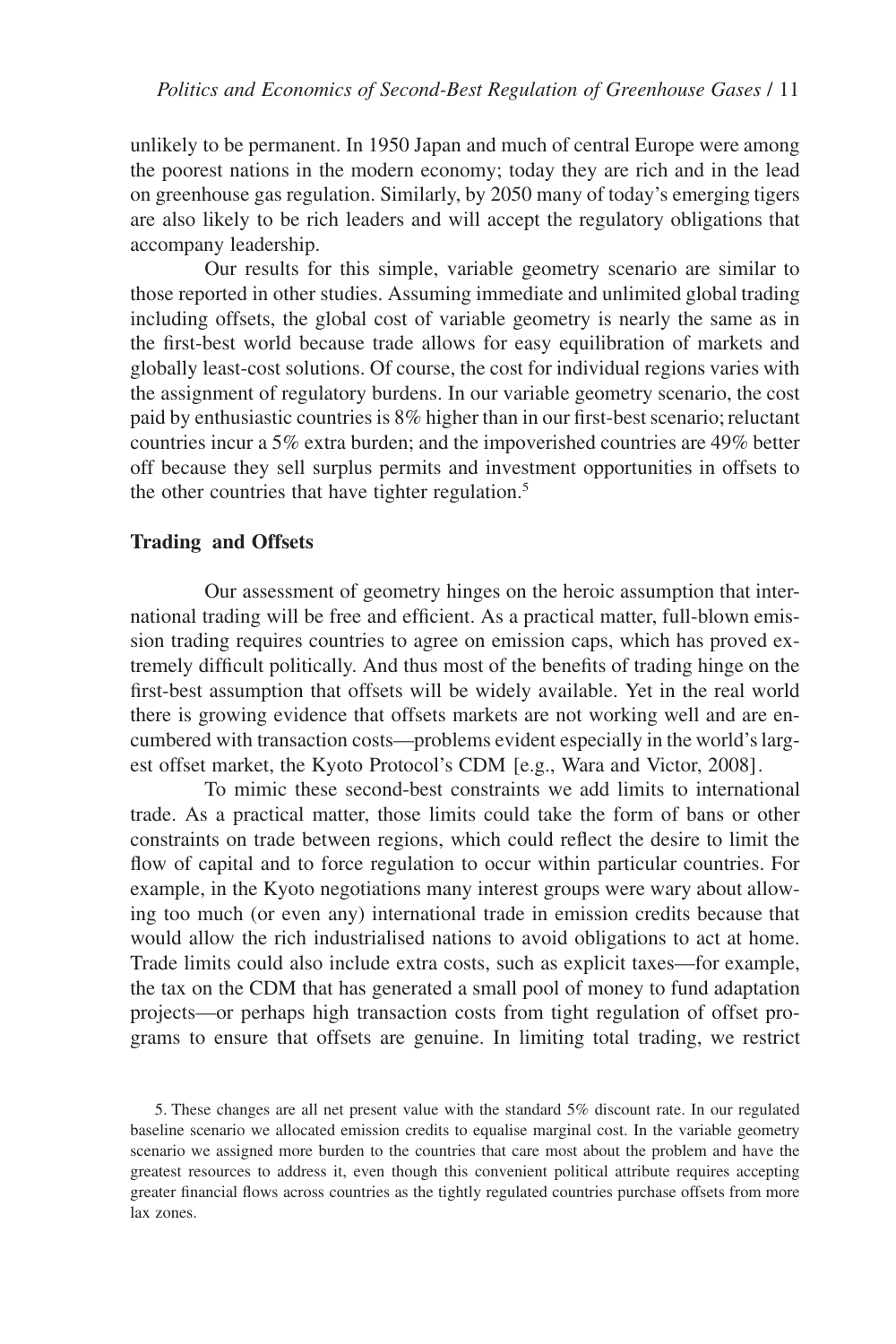trading to no more than 15% of a country's compliance effort—a scenario we will call "15% cap". In adding transaction costs, we envision that efforts to reform the CDM create a much tighter administration that imposes a \$10 per ton  $CO<sub>2</sub>$ extra cost. (That number is at the high end of current estimates for administrative costs but not implausible.)

Because the results from these constraints are most interesting when combined with other second-best constraints we report them later.

### **Sectors**

We also explore second-best policies that might vary by sector. A few analysts have examined such scenarios, often focusing on the electric power sector [Sawa 2008]. Such sectoral approaches are important to analyse because even when governments are keen to regulate emissions due to internal political pressure or external incentives such as carbon credits, it can often be administratively difficult for governments to control activities in all sectors. Moreover, the politics of regulation often vary by sector. For simplicity, we divide the world into two broad sectors: electricity and the rest. We assume that enthusiastic countries require equal regulatory effort in all sectors. But the rest of the world varies its effort by sector. This reflects that in all the largest emerging economies most of the electric sector is controlled centrally and much of the power sector is already regulated for its pollution, whereas more diffused sources—such as buildings and transportation systems—have proved more difficult for states with weak administrations to regulate. When a government is under pressure to control emissions it will initially grasp for the levers on emissions that it can control more readily. And governments keen to earn offset credits will focus on sectors where they can more readily control transaction costs and manipulate policy to maximise offset earnings. These administrative and political insights conveniently align with the fact that the power sector also offers large leverage over emissions, especially as the rapidly growing reluctant countries expand their economies and electrify. Table 3 summarises the assumptions we will make across the sectors of each category of nations, which are similar to our secondbest assumptions on variable geometry.<sup>6</sup>

Now we show results that combine these three second-best assumptions (figure 3). At the far left is a scenario that shows the extra cost in a setting we have already discussed—variable geometry with global emission trading. The second scenario on figure 3 mimics the transaction costs associated with a \$10 per ton  $CO<sub>2</sub>$  administrative markup on international offsets, which imposes only

6. In implementing these assumptions we have adjusted the caps (in proportion to the effort for each group of countries under our variable geometry scenario) so that this scenario leads to the same global emissions each period (hence enthusiastic countries make up for any emission excess deriving from the uncapped sectors of the other two groups of countries. This adjustment ensures that all the scenarios yield the same environmental outcome and thus their costs are more readily compared.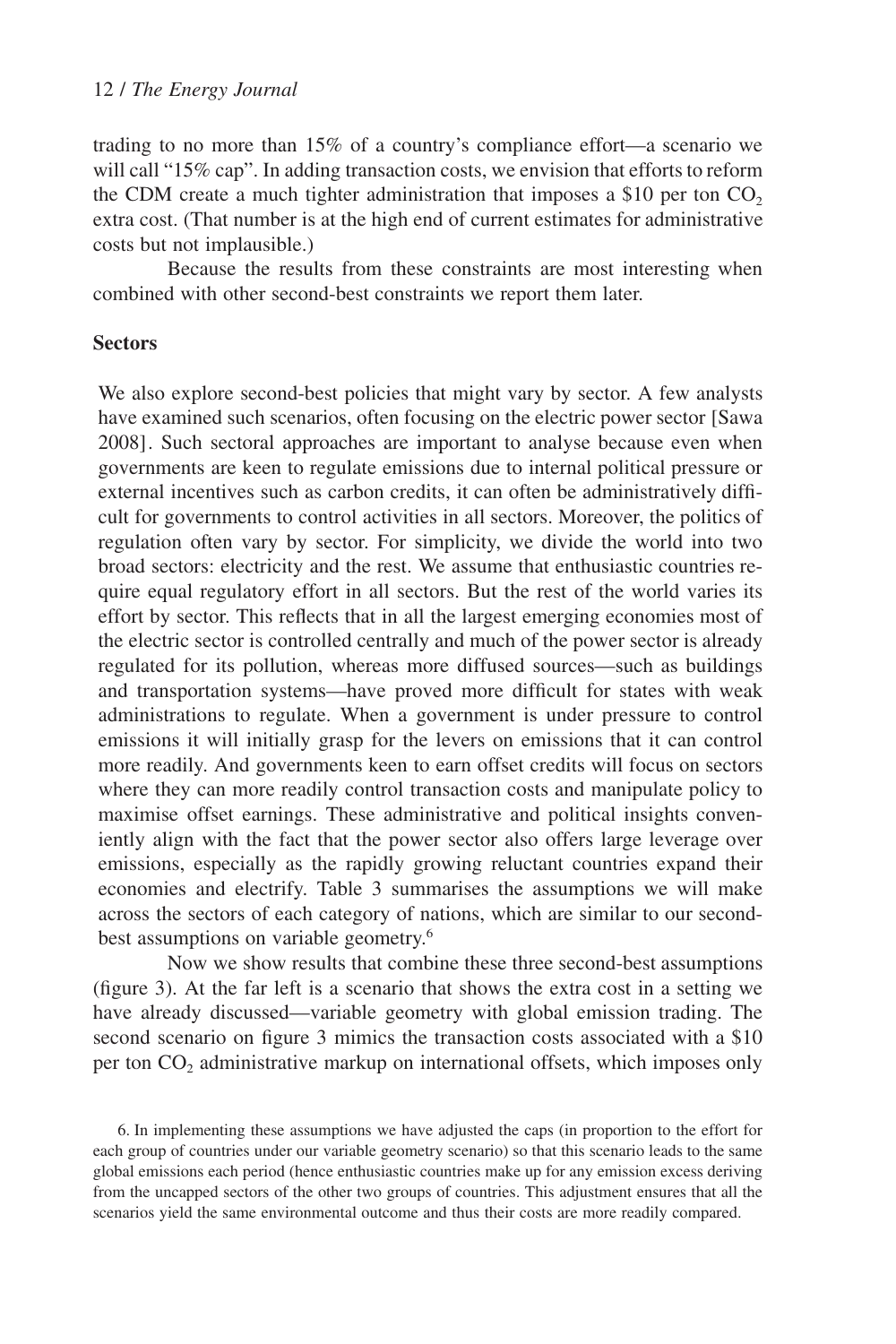### **Table 3: Second Best Assumptions on Sectoral Regulation**

Table shows assumptions for regulation of the power sector and other sectors for each of the three country groupings. In enthusiastic countries the power sector is regulated with the same stringency and timing of other sectors. In the reluctant and impoverished countries other regulations are imposed earlier on the power sector, and comparable limits on emission trading are imposed on the power sector over the same time horizon.

| Countries                                                                         | Target           |                    |  |
|-----------------------------------------------------------------------------------|------------------|--------------------|--|
|                                                                                   | Power Sector     | Other Sectors      |  |
| Enthusiastic countries (OECD countries)                                           | Immediate cap    | Immediate cap      |  |
| Reluctant countries (BRICs, Transition Economies)<br>and Oil Exporting Countries) | Starting in 2015 | Nothing until 2030 |  |
| Impoverished countries (Africa and South East Asia)                               | Starting in 2025 | Nothing until 2050 |  |

a tiny extra cost on the world economy. That's because the deep cuts in total emissions needed to reach the 450 ppm goal requires many offsets at high cost; the extra administrative burden is not particularly onerous.

Restricting the maximum share of abatement that can be covered with offsets or other forms of emission trading, as shown in the third scenario (15% cap) on figure 3, causes a very modest 3% increase in total policy costs. However, in the short term the increase in costs in this scenario can be substantial; in 2020 total economic costs are 50% higher than the first-best regulated baseline, and the costs for the OECD nations are double those in the first-best world. (However, since early costs are modest in absolute terms the overall impact on total integrated costs is not severe.) In addition, the early increase in efforts is rewarded by a faster technological progress that pays off when, in later periods, the cuts in emission are more substantial (see [DeCian and Tavoni, 2009] for a detailed description of the effects of trade restriction on the cost of climate policy). These results are consistent with those reported by other scholars who have found that restrictions on trade are not too costly so long as they are not so severe to prevent at least some forms of trade—for example the studies by [Jaffe et al., 2005] and [Jaffe and Stavins, 2007]).

The effect of second-best limits on sectors is also relatively small. We implement this approach by allowing trade in emission credits only in the power sector (fourth scenario in figure 3). The small (less than 4%) increase in cost when compared with a first-best regulation reflects that most international trading in the first-best scenario occurs in the power sector; allowing trading in the power sector alone is not a particularly binding constraint. It is much more costly to reduce emissions from the non-electric sectors (notably transportation) and thus they generally offer fewer gains for tightly regulated industrialised countries seeking offsets in less regulated emerging economies. For comparison, we also show an extreme case that restricts all trading (fifth scenario on figure 3), for which total costs are 12% above the first-best regulated baseline. This extreme case also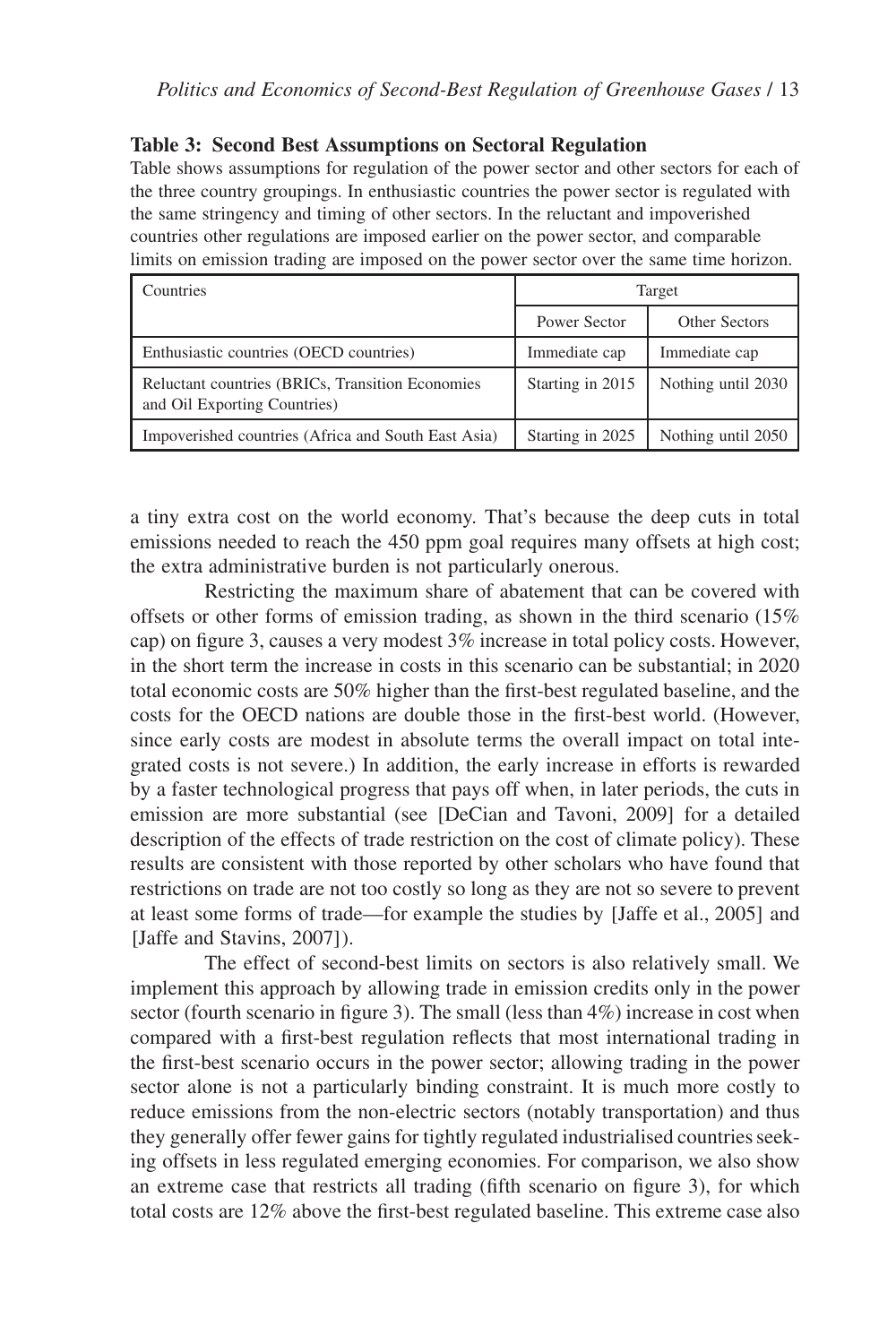#### 14 / *The Energy Journal*



**Figure 3: The Effects of Second-Best Policies in Geometry, Trading and Sectoral Regulation**

Policy costs are measured as discounted reductions in Gross World output with respect to the baseline. In figure we look at the relative change of costs with respect to policy costs in the first-best regulated baseline. Starting from left increases in policy cost are reported for cases when variable geometry is assumed and: i) all sectors and all groups of countries participate from the beginning to the global market without limitation. The increase in costs in this scenario is nearly zero but not exactly zero due to fact that the different allocation of allowances induces differences in regional budgets, with intertemporal implications. As an example, the regional budgets available for innovation spending will be slightly different, differences which are propagated by international spillovers; ii) all sectors and all groups of countries participate from the beginning to the global market but there is a \$10 markup on the price of permits to reflect higher administrative costs; for reference, in this scenario the price of emission permits is \$ 430 per ton of CO2 in 2050; iii) all sectors and all groups of countries participate from the beginning to the global market but there is a 15% limit on the share of permits (including offsets) over total abatement; iv) only the power sector of reluctant and impoverished countries is linked to the global market, until they get a binding target; v) reluctant and impoverished countries do not participate to the global market, until they get a binding target.

offers a useful starting point for our analysis of credibility, to which we turn in the next section.

While the total global cost of regulation does not change much across the scenarios shown on figure 3, there are big differences in the magnitude of financial flows between countries. As we have seen, a politically more realistic geometry of participation causes much higher financial flows because the carbon market equilibrates costs. (By assumption, our "first-best" regulated baseline allocated emission targets to minimise financial flows.) The various other second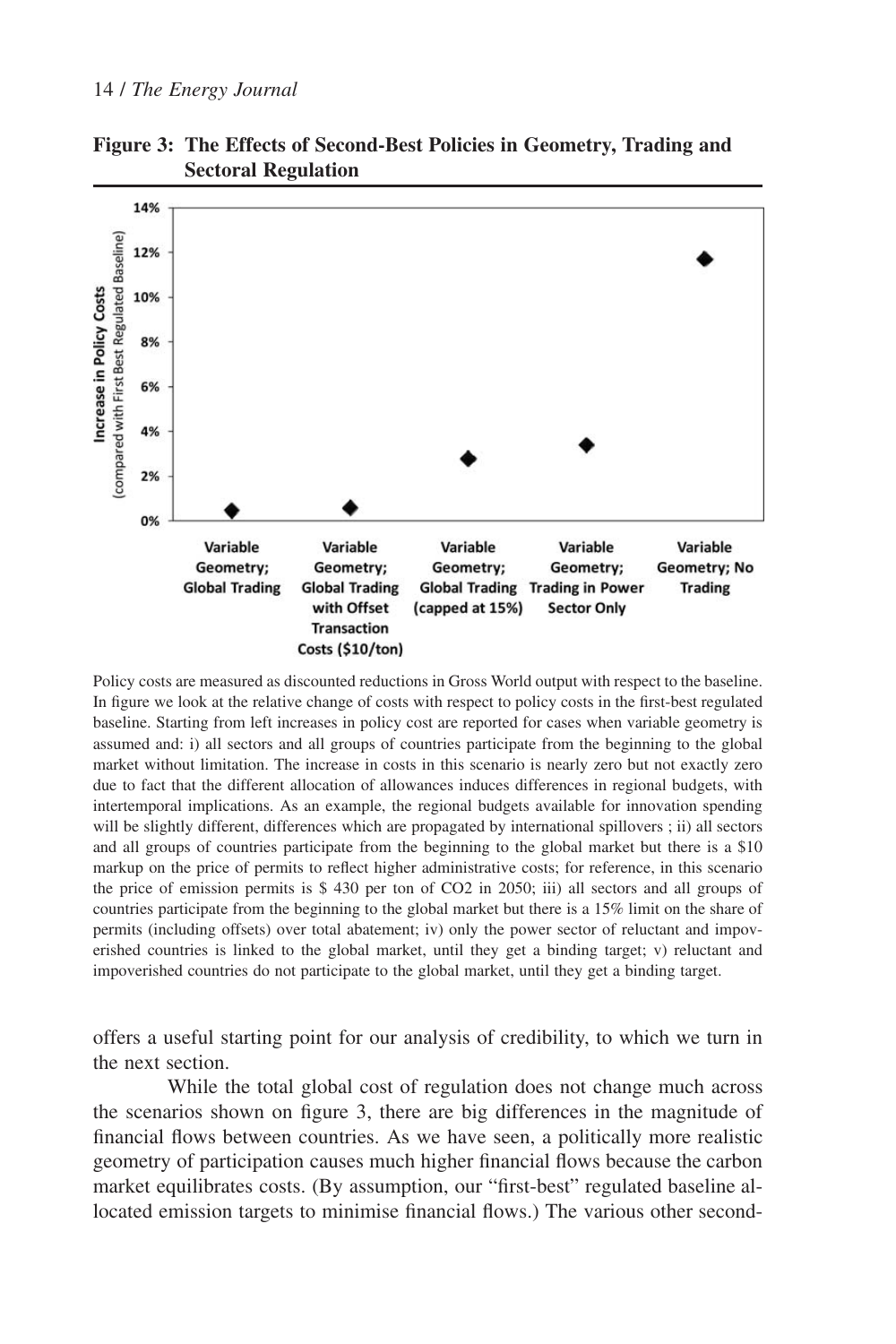best scenarios generally reduce financial flows because they impose constraints and extra costs on trading. For example, the cumulative financial flow from 2010– 2025 in the power sector trading scenario (the fourth on figure 3) is just 26% that of the flows when trade is unlimited (first scenario on figure 3). And financial flows when there is a 15% cap on trading (third scenario in figure 3) are just onetenth of the unfettered case. Put differently, limits on trading that have a modest impact on total cost can have a huge impact on reducing politically toxic financial flows. More work is needed to investigate politically realistic, second-best assumptions for trading limits.

#### **Credibility and Anticipation**

Finally, we examine the effects of credibility. As with other modelling groups, we use a model that allows agents to anticipate future regulation. Such assumptions envision that the world is filled with all-knowing and capable agents. Those assumptions are familiar in modelling and reality. When a firm develops a complex and long-term plan for expenditure of capital it does not assume that most of its managers are asleep, ignorant or otherwise unable to tune their individual efforts to the common plan. But the assumption that agents can anticipate the future is deeply troubling at the international level. International law is weak and easy to disregard. Often its strictures are vague and hard to translate into meaningful efforts that every country or firm should implement. To be sure, there is a raging debate on the questions of why international law exists and whether it works reliably [e.g., Keohane, 1984; Chayes & Chayes, 1995, Goldsmith and Posner, 2005; Guzman, 2008]. But even the most ardent enthusiasts of international law do not see those regulatory instruments as reliable guides for investment when compared with the strict planning, monitoring and enforcement system that is typical of well-administered corporate budget planning or of a properly monitored and enforced scheme of national law. International laws, to different degrees, are not fully credible—especially when their mandates are inconvenient for powerful states.

To explore the importance of credibility we vary the extent to which the model allows foresight. We start with a standard assumption of perfect foresight. (This assumption is akin to imagining that information about the future is costless to obtain.) Then we make the future progressively cloudier—and more realistic until we reach a scenario of "no credibility," which allows for a 5-year foresight. Five years is about the shortest practical time horizon for crafting standard international legal instruments—even in treaties where most countries have a strong commitment to serious action to solve a common problem, such as the international agreements on the ozone layer—it requires about five years from the point when a negotiating agenda is set until an agreement is negotiated and entered into force. In Silicon Valley a few teenagers can invent a company in their garage, dominate the world market for their service, and cash out as billionaires within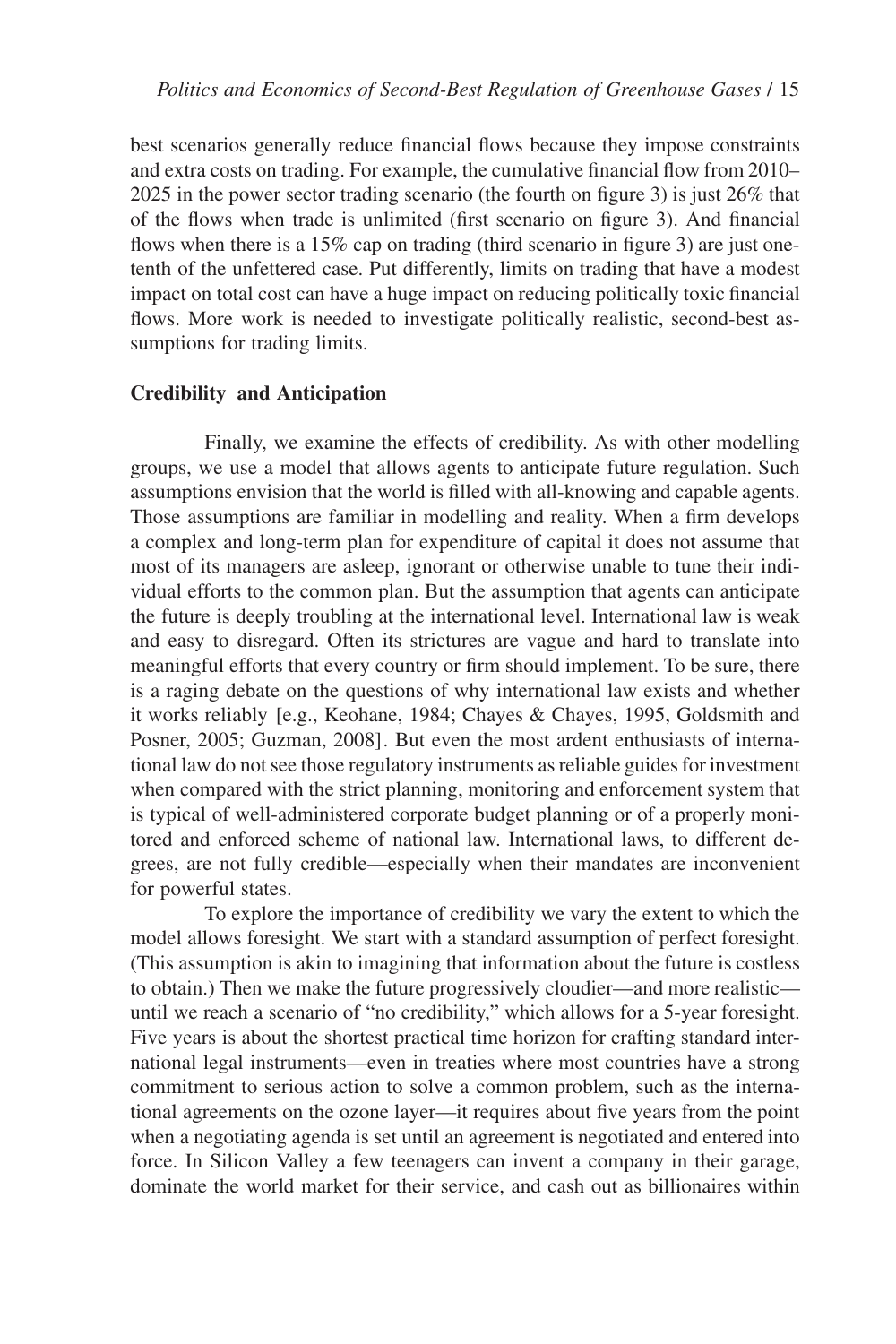

**Figure 4: The Impact of Policy Credibility on Regulatory Cost**

Figure shows extra cost for a complete credibility scenario (left side) and increasingly incredible policies, which we model by shortening the period over which agents can anticipate regulation. The shortest "zero credibility" period is 5 years, which is similar to the period needed to ratify and implement an international treaty that is negotiated with no warning. The "complete credibility" scenario is, for reference purposes, the same as variable geometry, variable sectors, no trade scenario shown in figure 3.

five years. In international diplomacy the pace is slower, it usually takes five years just to agree on the agenda.

For simplicity, we focus on the credibility of the decision to begin regulation; once limits have been imposed on emissions they are credible into the future. Thus for the OECD nations credibility remains high in our scenario because with variable geometry OECD nations already face immediate limits on emissions (see table 2). Myopia has a much stronger impact on reluctant nations.

We show our main results in figure 4. As credibility declines the total world cost of regulation rises sharply. (As with the earlier second-best scenarios shown in figure 3, we examine costs with respect to the first-best regulated baseline.) When all other aspects of second-best regulation are in place and foresight is perfect—shown with the leftmost scenario on figure 4, which is identical to the rightmost scenario on figure 3—the rise in cost is a modest 12% above the firstbest regulated baseline. In the extreme situation, where credibility is lowest, the rightmost point on figure 4 is the result, with an increase in total costs of more than 70%. The most striking increases occur when the model is unable to antic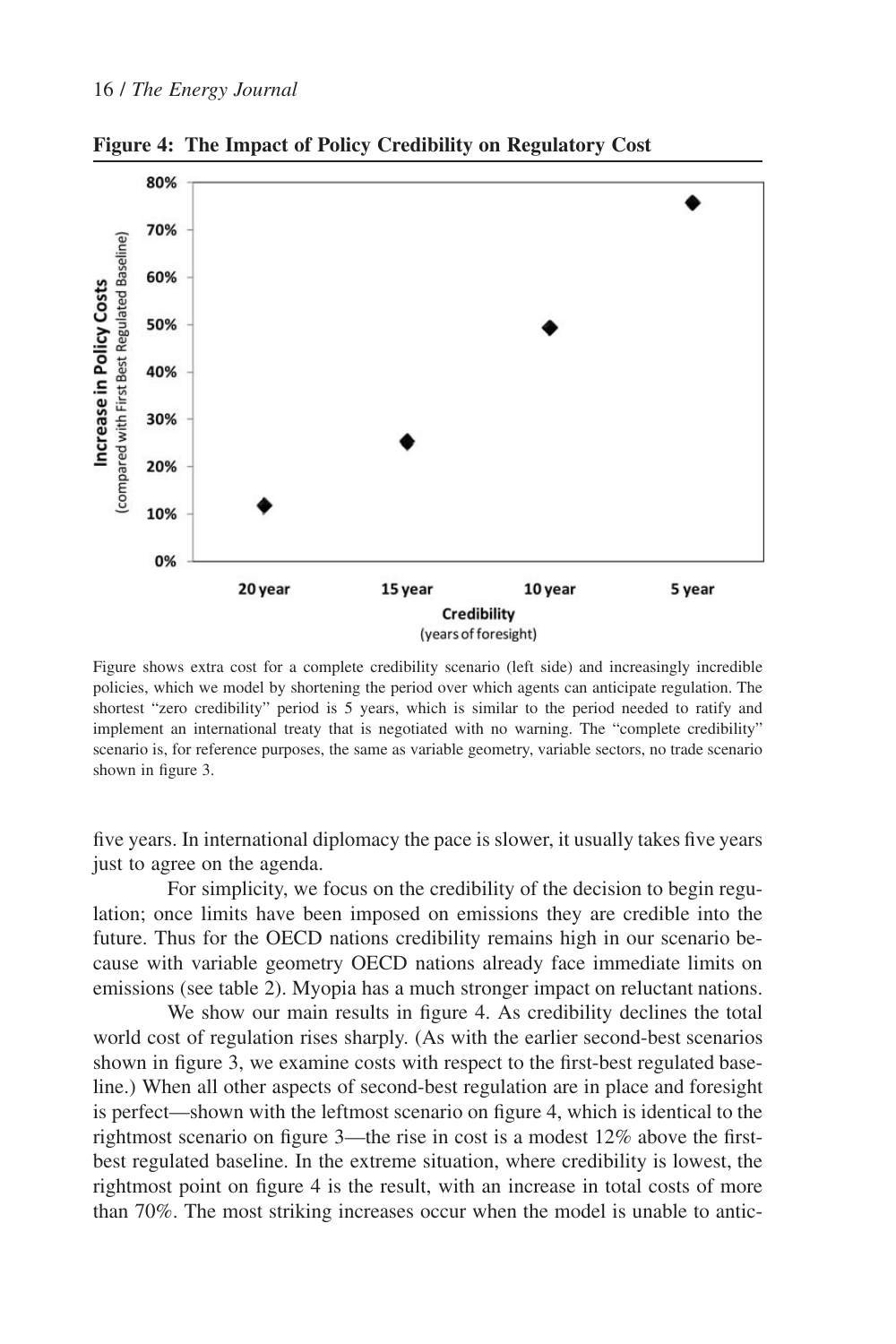ipate more than about one decade into the future. This reflects that in the WITCH model (as in essentially all models used to assess the costs of abating warming gases) future costs are discounted, which also discounts the benefits of good foresight. Table 4 shows the effects on different categories of nations.

Even though the OECD nations, themselves, face no decline in credibility they suffer the largest increase in costs. When credibility is low the reluctant and impoverished countries make less effort. Their emissions in the years leading up to the date when they face targets are higher, and the OECD nations compensate for these higher emissions by making more intense regulatory efforts at home and investing more heavily in R&D. Since those higher costs are borne nearer to the present day, their discounted total cost (as shown in table 4) is much higher than the extra but discounted additional costs that reluctant and impoverished nations must pay. The lack of trade in emission credits (as is assumed for all the scenarios in figure 4 and table 4) means that when the enthusiastic nations must make additional efforts, the costs of such efforts arise through regulation at home and through R&D. Even when international trade in emission credits is not allowed, the benefits of R&D still flow through the world market for technology. Interestingly, in both the low- and high- credibility scenarios the impoverished countries are left much better off because our variable geometry puts so much of their burden into the future. That delay in regulatory burden is much more consequential than other factors such as the extra cost they suffer due to low regulatory credibility. When trade is allowed the poorest countries are especially large beneficiaries in low credibility scenarios since a much larger share of abatement effort in the enthusiastic and reluctant nations comes from international trade in offsets.

The lack of foresight is expressed in many ways. One is the impact on spending for forward-looking R&D. Figure 5 reports two kinds of energy R&D: breakthrough R&D (figure 5a), on which governments spend very little unless they face credible emission controls.7 By contrast, spending on R&D to lower energy intensity occurs in the normal economy already at higher levels because there are many concerns, in addition to global warming, that lead societies to invest in cutting their energy intensity (figure 5b). As policy declines in credibility, global spending on that form of R&D actually increases because its payoffs are more immediate. A society that faces climate policy with very little anticipation must rely on existing technologies to a much greater degree, and the larger stock of those technologies leads to larger general incentives to invest in improvement of energy efficiency. Figures 5a and 5b show results for all countries, but the impact of incredible policies differs. For enthusiastic countries policies are im-

7. In the long term, innovative breakthrough technologies with low or zero carbon emissions will probably become available. These technologies, which are currently far from being commercial, can be better thought of as a compact representation of a portfolio of advanced technologies that ease the mitigation burden away from currently commercial options and that become available in fifteen to twenty years from now depending on the level of R&D investment.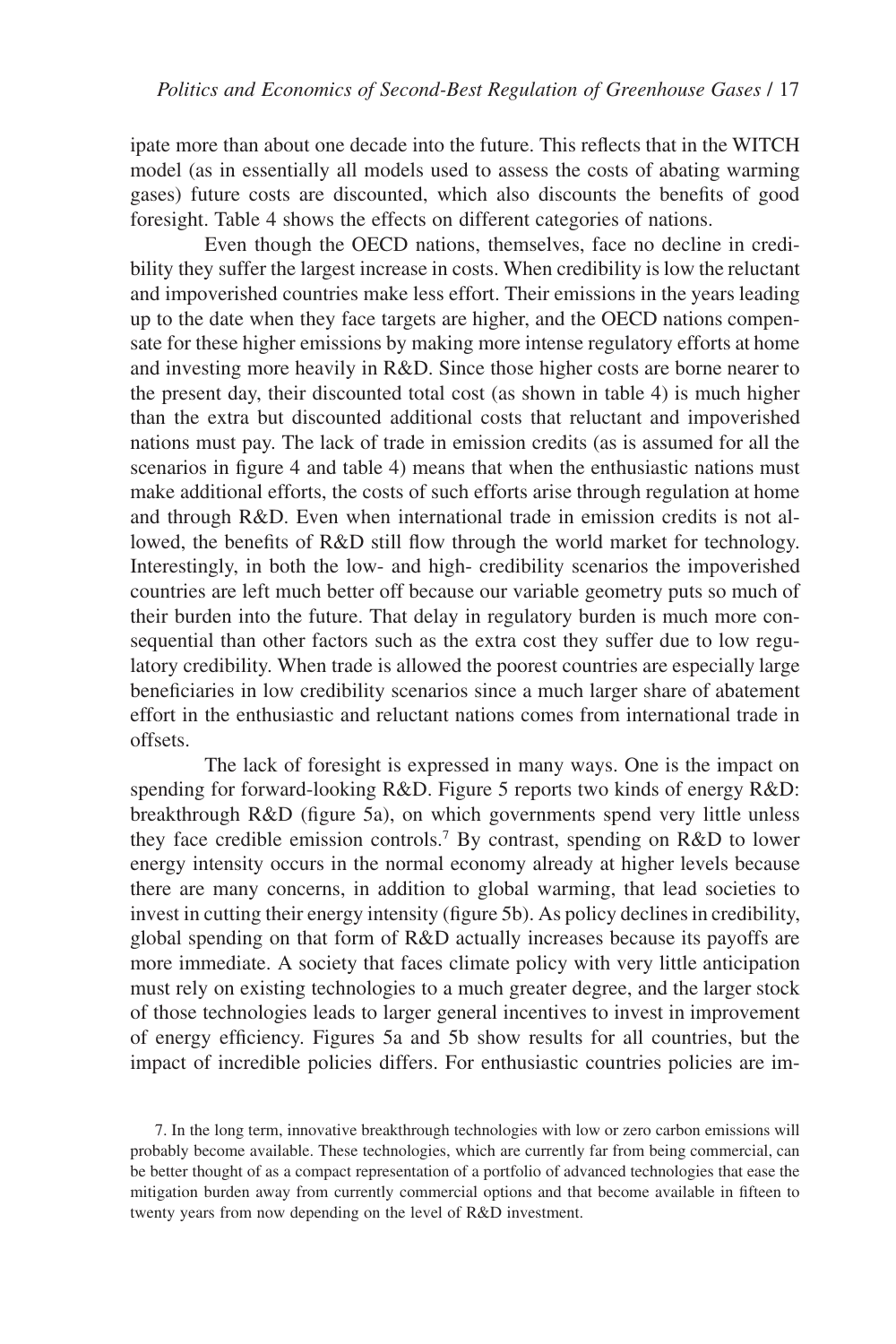#### 18 / *The Energy Journal*

**Figure 5: The Impact of Credibility on R&D spending for Breakthrough Energy Technologies (panel a) and Energy Intensity (panel b)**



When policies are not credible governments do not spend money on breakthrough technologies until the policy appears—at which point investment surges, although as credibility declines so does total investment breakthrough technologies. The impact on energy intensity investments is less pronounced and points in the opposite direction. Those investments occur autonomously in the economy and involve technologies with shorter time horizons, which are favored in a world of less credible policy.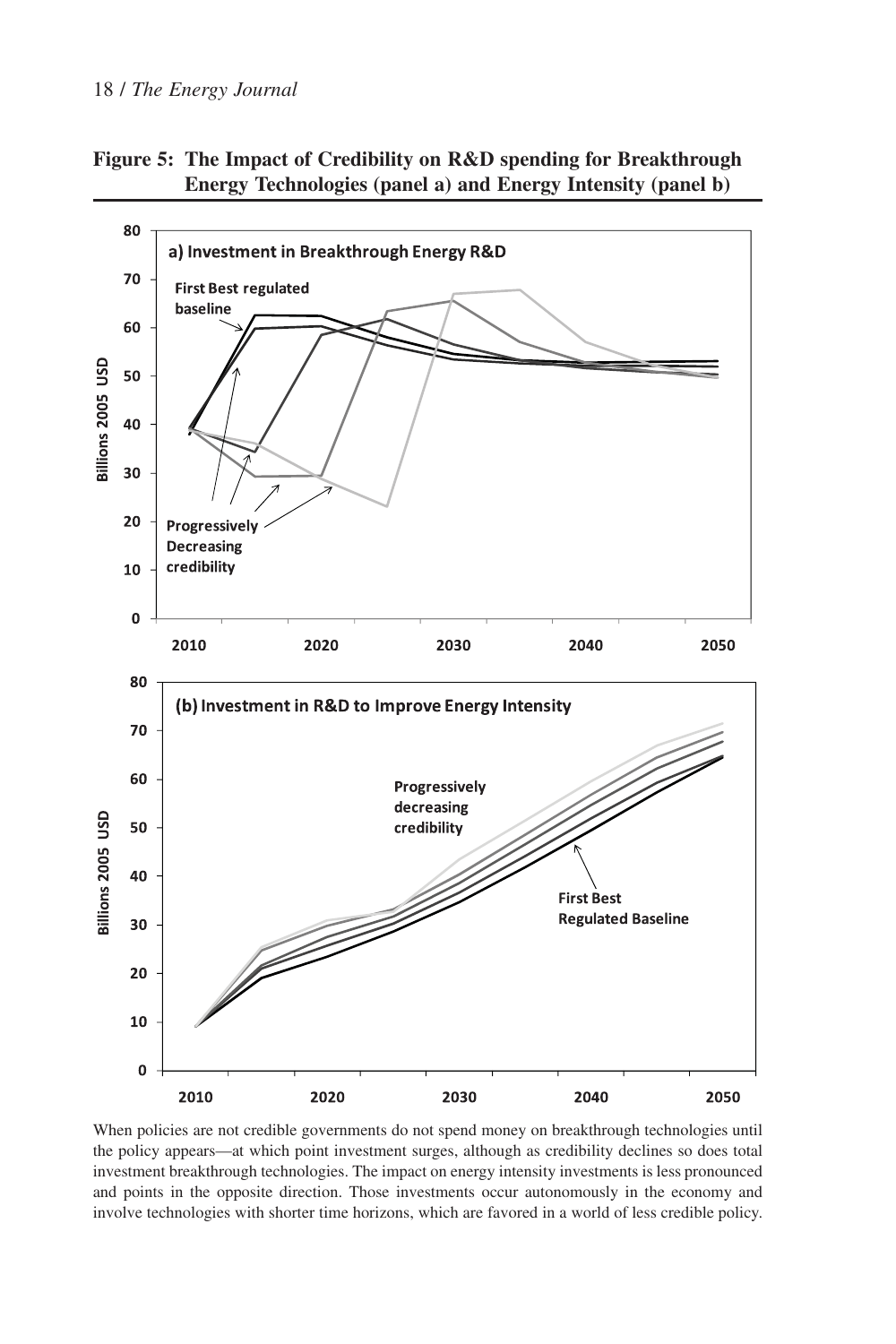mediately credible and thus these nations continue (in fact increase) their spending on all forms of R&D, notably breakthrough R&D. But the reluctant nations make steep reductions in breakthrough R&D (compared with the first-best regulated baseline) when policy is not credible. In practical terms, the modelling effort here suggests that when policy credibility declines more emphasis will be placed on appliances and other quick turnover technologies at the expense of innovation in long lead-time technologies such as solar, nuclear power and other large, costly and technologically riskier options that are profitable only with a patient, longterm perspective.

A full discussion of ways to boost credibility is beyond the scope of our essay. One strategy involves shifting from global negotiations, which are often ponderous because it is hard to get all the world's nations to agree on anything, to smaller "clubs" [e.g., Sebenius, 1983; Kahler, 1993]. Another is to invest heavily in building institutions that make it easier for countries to negotiate commitments, monitor behavior, and stabilise expectations [e.g., Keohane, 1984]. Such strategies require the investment of time and other resources; extensions of the research presented here might explore the gains obtained by governments from building more effective international regulatory institutions and how the cost of such efforts compares with other credibility-enhancing strategies. Variables such as the investment in international institutions might be added explicitly to integrated assessment models as an endogenous factor and coupled to gametheoretic analysis of individual country behavior since the presence of capable institutions makes it easier for countries to enter into reliable contracts. Indeed, legal scholars have rested on such arguments when explaining why rational countries might bind themselves to international strictures (e.g., Chayes & Chayes, 1995; Guzman, 2008). The experience so far with the diplomacy under the UN Framework Convention on Climate Change—where there has been much proclamation about the dangers of global warming but not much real investment in building capable institutions—suggests that most governments don't yet take these issues seriously.

For illustration, we briefly examine one strategy that might boost credibility: pre-commitment. One difficulty with all the strategies already mentioned is that they require collective action and formal negotiations. Pre-commitment is something that a country can do on its own—much like tacit bargaining in arms control where a country can boost the credibility of efforts to cut arms by unilaterally cutting arms on its own [Downs and Rocke, 1990; Schelling, 1963]. A country could, by similar logic, boost the credibility of international warming regulations on its own soil by committing to cut emissions even in advance of a binding international obligation. If such actions increased credibility—by making firms within a nation's borders more likely to anticipate future international regulations and by making those regulations more likely—then pre-commitment (as we will call it) could be in a country's narrow self-interest even without formal cooperation by others.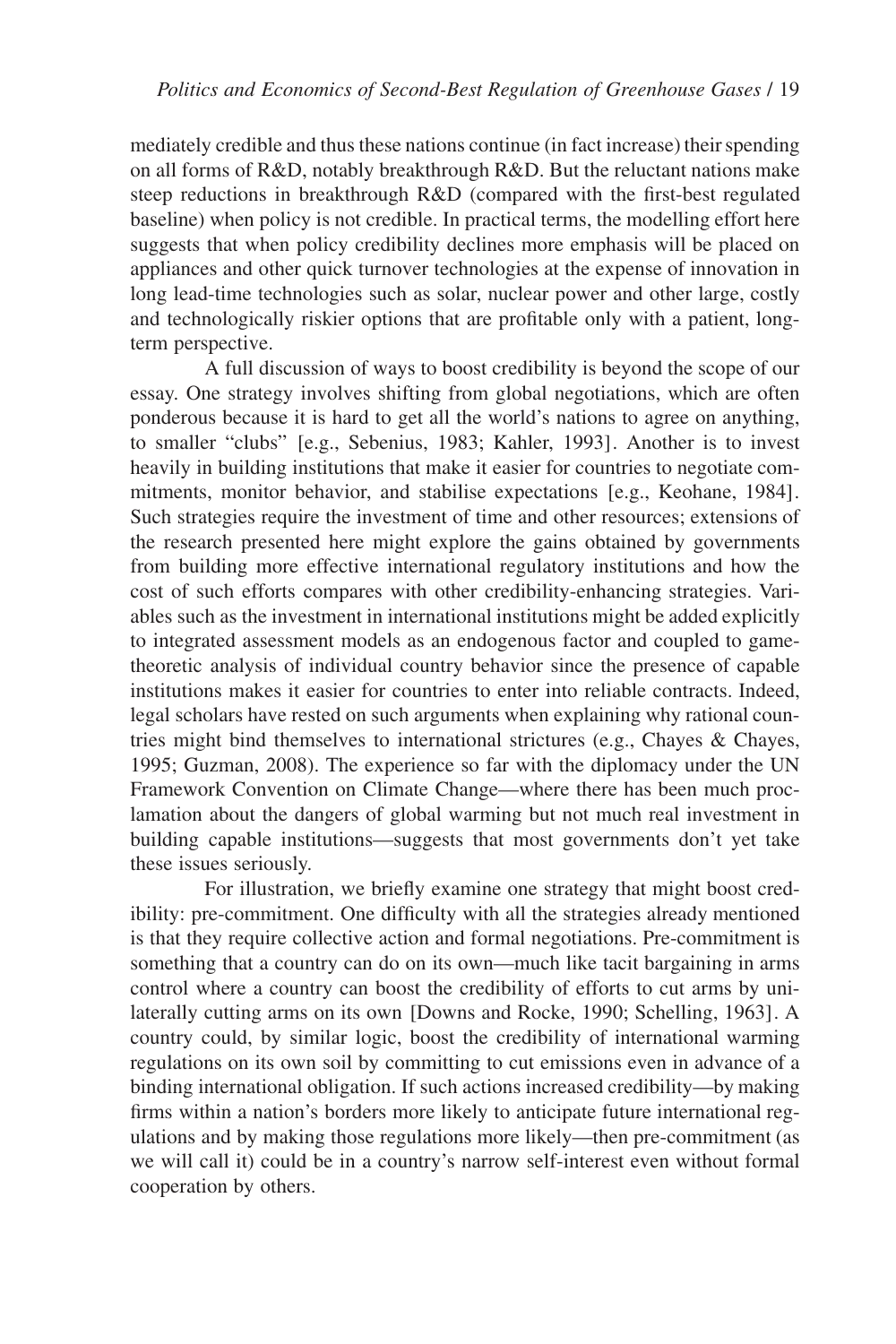## **Table 4: Change in Policy Costs for the Three Groups for Different Policy Credibility**

This table reports increase in costs (compared with the first-best regulated scenario) for two variants of the scenario with variable geometry, sectoral regulation and no trade. The first variant shows the increase in cost with complete credibility (equivalent to the left-most point in figure 4) and the second variant shows no credibily (equivalent to the right-most point on figure 4). The third row reports the differences in present value Gross World Product between the two credibility cases.

|                                                                              | Enthusiastic<br>countries | Reluctant<br>countries | Impoverished<br>countries | Total |
|------------------------------------------------------------------------------|---------------------------|------------------------|---------------------------|-------|
| Complete Credibility (Increase in<br>Policy costs compared with First Best)  | 33%                       | 10%                    | $-49%$                    | 12%   |
| No Credibility (Increase in compared<br>with First Best)                     | 114%                      | 75%                    | $-47%$                    | 76%   |
| Welfare Gains from Credibility<br>(trillions of 2005 USD, discounted $5\%$ ) | 9.4                       | 11.9                   | 0.1                       | 21.3  |

To provide a sense of what is at stake, in table 4 we report the savings to our three groups of countries for different degrees of credibility. Compared with the first-best regulated baseline, the impoverished countries are always made better off because our variable geometry scenarios allows them to wait to undertake any action until 2050. However, credibility implies almost no efficiency gains for them as the higher flexibility is traded off with fewer gains from international trade after 2050. When rules are less credible firms are forced to scramble to find emission reductions. A less efficient system also implies higher carbon permit prices, which sellers enjoy.

Ironically, then, the countries that have lowest emissions—which are also most vulnerable to changing climate—may have perverse incentives to undermine long-term credibility of international institutions. But for the enthusiastic and reluctant countries—which are the nations that must agree for any climate pact to be effective—there are massive gains in efficiency from a more credible policy. We do not report results for individual regions here, but the numbers for China are illustrative of our general argument. By anticipating the target by two decades rather than one decade, for example, China saves up to 1.2 trillion of USD in discounted terms (in 2005 dollars) over the next 40 years. That net savings comes in the form of higher near-term costs (prior to 2030 China's pre-commitment incurs an extra 0.4 trillion USD in costs compared with our "no credibility" scenario, the right-most point on figure 4), but those extra costs are outweighed by 1.6 trillion USD in benefits between 2030 and 2050 due to the country's early preparation. Of course, China may also suffer losses from pre-commitment if other countries do not follow, and future work should examine how those competitive losses compare with the gains from higher regulatory credibility. For a large country such as China pre-commitment probably would carry extra benefits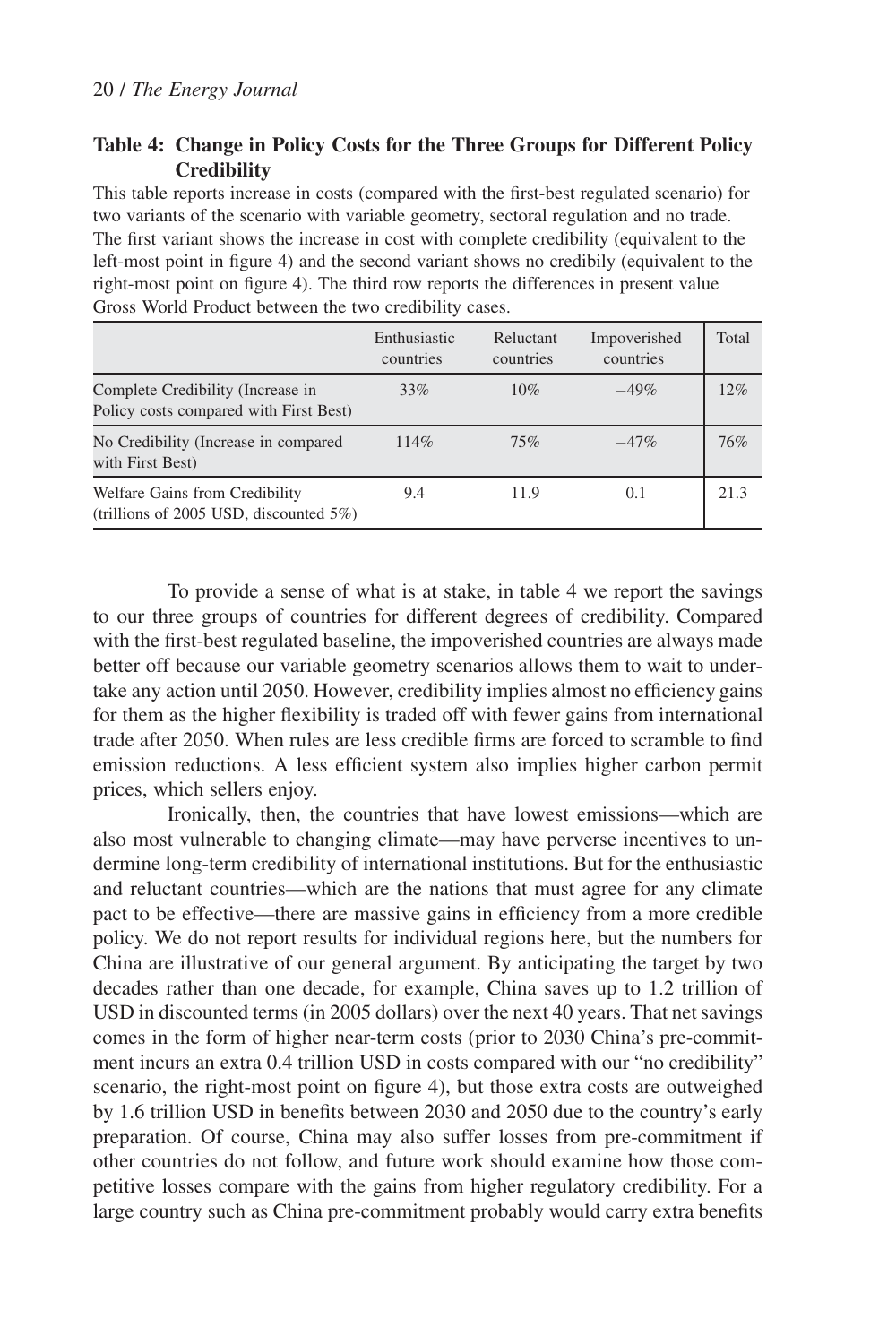of raising credibility (and encouraging pre-commitment) for other countries. As often happens with international cooperation, the actions of a single powerful player or club helps set the tune for others.

### **SOME CONCLUSIONS**

As the world's politicians have turned from theoretical discussions of cutting warming emissions to practical realities of how to craft effective diplomatic deals, the analytical community is also mobilising itself to examine the economics and politics of those diplomatic arrangements. We are an idealistic community of analysts, and thus we disparage the real world deviations of policy makers and diplomats as "second-best." But the second-best is a world of more likely futures. We have explored the political economy of that real, inferior world.

We find that the aspect of the second-best that has commanded most analytical attention—variable geometry—has strikingly small effect on the overall economic efficiency of a global warming regime as long as there is a global carbon market. Limits on emission trading and extra costs from trading raise the total cost of meeting the 450ppm goal, but they also have a modest impact. We also find that second best policies that target only particular sectors may also be much less inferior than commonly thought, provided that sectoral approaches begin with a focus on the power sector and there is some opportunity for trading within the sector. For cuts in emissions much deeper than those analysed here which seem unlikely since few nations are on track to implement the substantial changes implied by limiting concentrations at 450 ppm—such second-best features might have a bigger impact on total costs.

By contrast, the ability of governments and firms to anticipate credible regulations has a massive impact on cost. Ironically, the least developed countries have a strong incentive to make international regulations incredible, since they are major beneficiaries when other countries are forced to purchase emission credits rather than make reductions at home. The biggest losers from low policy credibility are reluctant nations whose obligations to cut emissions are substantial yet distant in the future. Using the example of China we have shown that such countries have a strong interest in making international rules more credible by pre-committing themselves with early, strict national policies that alert firms to the need to prepare.

Our analysis is simple and has not turned over many important stones. We have not explored the well-worn question of fairness, although by varying geometry we recognise that less wealthy countries will delay their participation. Allocations with attention to fairness can have a big impact on results for individual countries, but we find that our main results—including our central finding about anticipation of credible policies—is robust at the global level for which particular national allocations do not much matter. The further we depart from ideal world allocations of the effort, the larger the importance of mechanisms such as emission trading to improve efficiency. However, a larger carbon market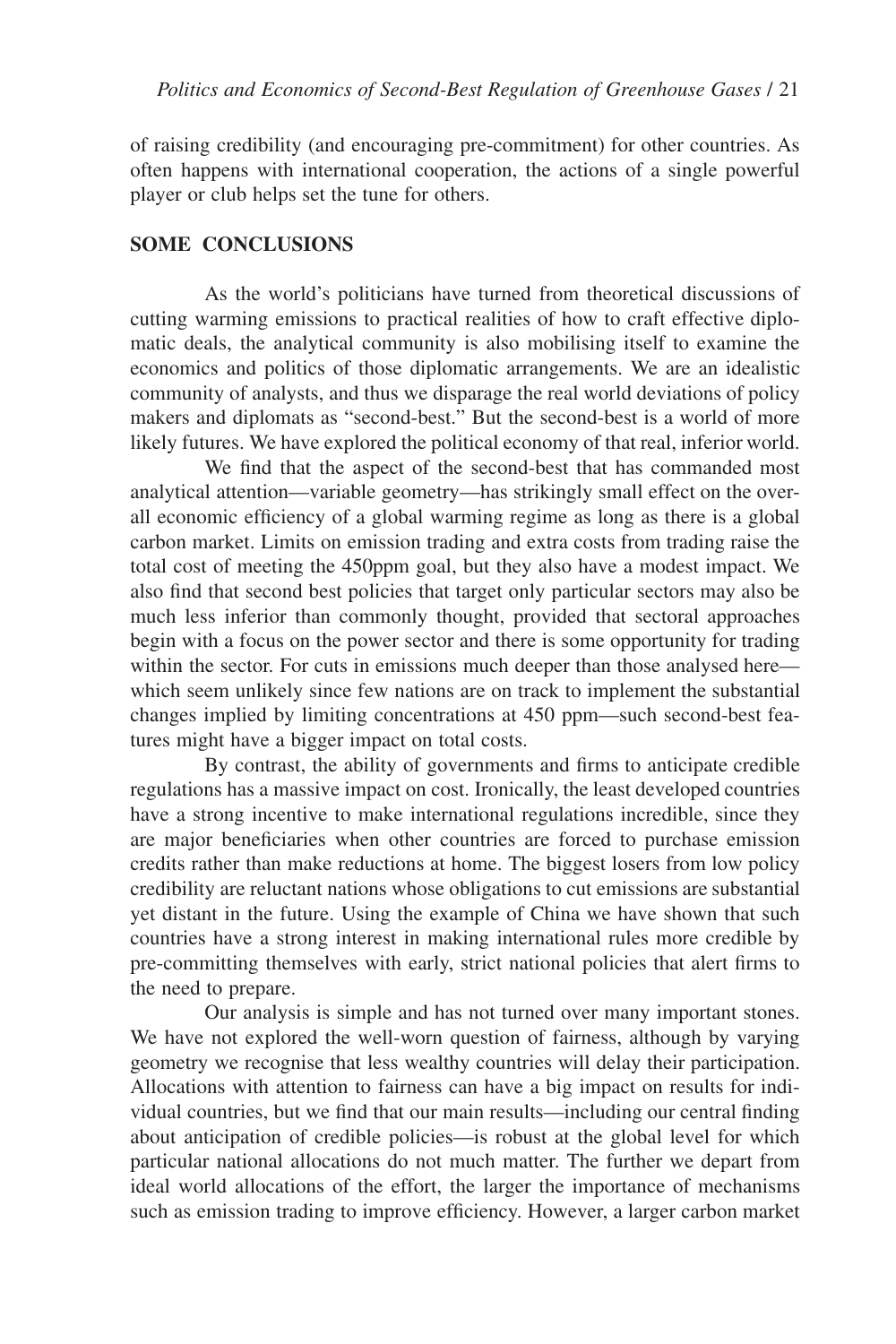and greater financial flows across countries might decrease the political feasibility of international agreements. For this reason an additional issue that should be investigated in greater detail is the size and type of trade restrictions that could reduce these transfers. And while that issue is important, our preliminary analysis here suggests that it will pale in importance to the credibility of policies. Finally, when looking at more stringent climate targets than the  $450$  ppm  $CO<sub>2</sub>$  investigated here, then all second-attributes of policies seem likely to be even more important—and, in the extreme, can make certain emission and concentration goals infeasible to obtain.

### **REFERENCES**

- Aldy J., and B. Pizer, (2009) The Competitiveness Impacts of Climate Change Mitigation Policies, Pew Center on Global Climate Change. May 2009.
- Benedick, Richard E. (1998) *Ozone Diplomacy: New Directions in Safeguarding the Planet.* Harvard University Press.
- Blanford, G., R. Richels, T. Rutherford (2009) "Feasible climate targets: The roles of economic growth, coalition development and expectations", *Energy Economics,* In Press, DOI: 10.1016/ j.eneco.2009.06.003.
- Bosetti, V., Carraro, C., Galeotti, M., Massetti, E., and Tavoni, M. (2006), WITCH: A World Induced Technical Change Hybrid Model, *The Energy Journal,* Special Issue on Hybrid Modeling of Energy-Environment Policies: Reconciling Bottom-up and Top-down, 13–38.
- Bosetti, V., C. Carraro and M.Tavoni (2008) "Delayed Participation of Developing Countries to Climate Agreements: Should Action in the EU and US be Postponed?", Fondazione Eni Enrico Mattei, Working Paper N.70-2008.
- Bosetti, V., C. Carraro, A. Sgobbi, and M. Tavoni (2009a) "Modelling Economic Impacts of Alternative International Climate Policy Architectures: A Quantitative and Comparative Assessment of Architectures for Agreement" in: Aldy, Joseph E. and Robert N. Stavins. *Post-Kyoto International Climate Policy: Summary for Policymakers.* Cambridge, UK: Cambridge University Press, September 2009.
- Bosetti, V., C. Carraro, M. Tavoni (2009b) "Climate change mitigation strategies in fast-growing countries: The benefits of early action", *Energy Economics,* In Press, DOI: 10.1016/j.eneco. 2009.06.011.
- Bosetti, V., E. De Cian, A. Sgobbi and M.Tavoni (2009c), "The 2008 WITCH Model: New Model Features and Baseline", FEEM Working Paper N. 85.2009.
- DeCian E. and M. Tavoni (2009), The role of international carbon offsets in a second-best climate policy: A numerical evaluation FEEM Working Paper N. 33.2010.
- Chayes A. and Chayes, A. (1995) *"The New Sovereignty",* Harvard University Press.
- Clarke, L., J. Edmonds, V. Krey, R. Richels, S. Rose, M. Tavoni, (2009), "International Climate Policy Architectures: Overview of the EMF 22 International Scenarios", *Energy Economics,* Forthcoming.
- Downs, G. W. and David M. Rocke, Tacit Bargaining, Arms Races, and Arms Control. University of Michigan Press, 1990.
- Edmonds, J. L. Clarke, J. Lurz, M. Wise (2007) "Stabilizing CO, Concentrations with Incomplete International Cooperation", October 2007, PNNL working paper.
- Ellerman A. Denny (Editor), Carlo Carraro (Editor), Barbara Buchner (Editor) (2007). *Allocation in the European Emissions Trading Scheme: Rights, Rents and Fairness.* Cambridge University Press, June 2007.
- G8 communique on climate change (2009). http://www.g8italia2009.it/static/G8\_Allegato/Fact% 20Sheet%20%20Climate%20Change%20(ENG).pdf
- Goldsmith, J.L and Posner E.A. (2005) *The Limits of International law,* Oxford University Press.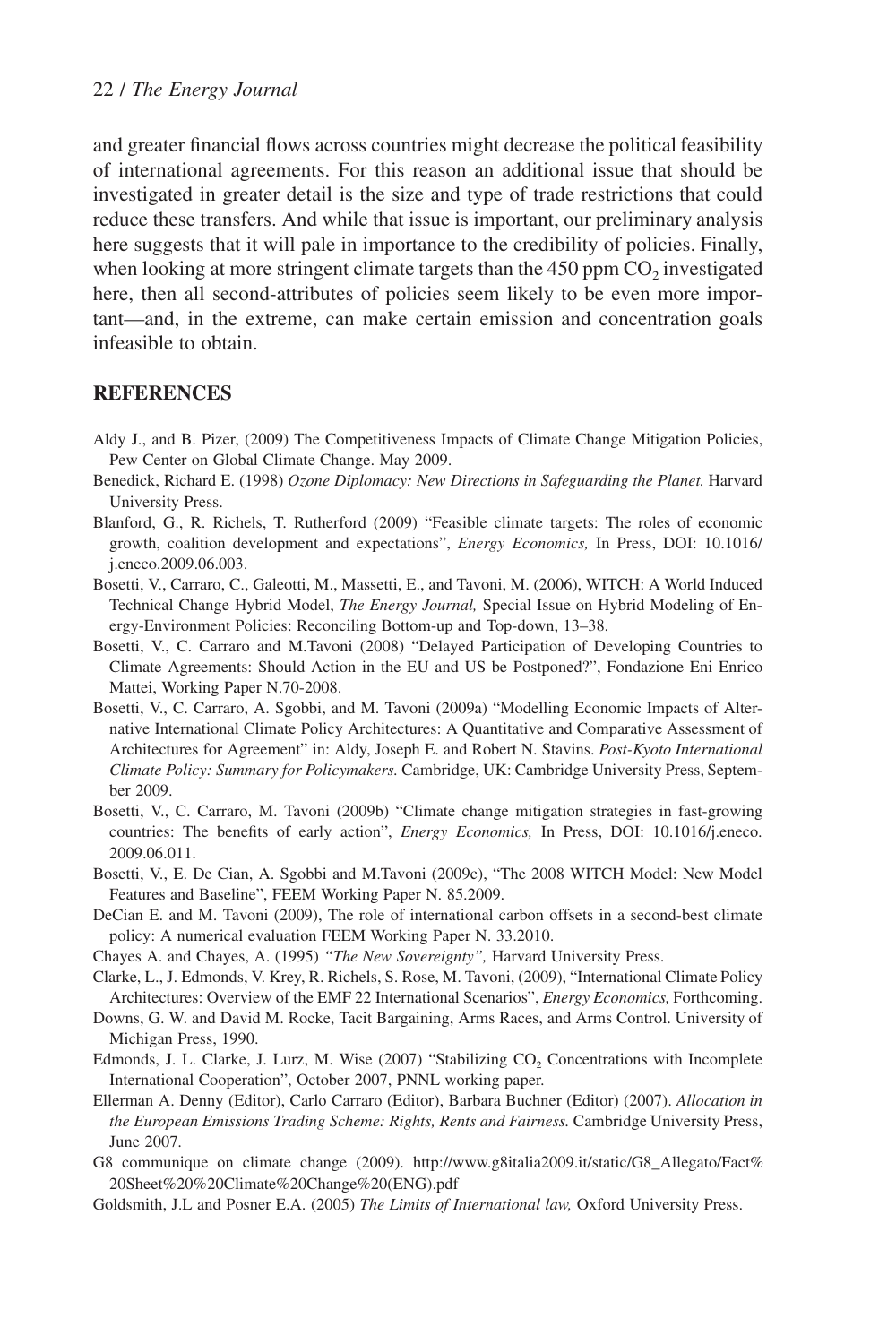Guzman, Andrew. (2008) *How International Law Works,* Oxford University Press.

- Jacoby, H.D., M.H. Babiker, S. Paltsev and J.M. Reilly (2008), Sharing the Burden of GHG Reductions, Joint Program Report Series.
- Jaffe, A., R. Newell and R.Stavins (2005) "A tale of two market failures: Technology and environmental policy", *Ecological Economics* 54, 164–174
- Jaffe, J. and R. N. Stavins (2007) "Linkage of Tradable Permit Systems in International Climate Policy Architecture." Discussion Paper 08-07, Harvard Project on International Climate Agreements, Belfer Center for Science and International Affairs, Harvard Kennedy School, September 2008
- Kahler, M (1993) "Multilateralism with small and large numbers" in J. Ruggie (Ed) (1993); *Materialism Matters: The Theory and practice of an Institutional form.* New York: Columbia University press.
- Keohane. N. (1984). *After hegemony: Cooperation and discord in the world political economy.* Princeton: Princeton University Press.
- Keppo, I. and S. Rao (2007). "International climate regimes: Effects of delayed participation" *Technological Forecasting and Social Change,* Volume 74, Issue 7, 962–979.
- Klassen, G., A. Miketa, K. Larsen and T. Sundqvist (2005). The impact of R&D on innovation for wind energy in Denmark, Germany and the United Kingdom, *Ecological Economics* 54 (2–3): 227–240.
- Kouvaritakis, N., A. Soria and S. Isoard (2000). Endogenous Learning in World Post-Kyoto Scenarios: Application of the POLES Model under Adaptive Expectations, *International Journal of Global Energy Issues* 14 (1–4): 228–248.
- Manne and Richels (1992). *Buying greenhouse insurance: The economic costs of CO2 emission limits.* The MIT Press, Cambridge.
- Monastersky, R. (2009). "Climate crunch: A burden beyond bearing" 29 April 2009 | Nature 458, 1091–1094 (2009) .
- Nordhaus, William D. (2005). Life after Kyoto: Alternative Approaches to Global Warming (December 2005). NBER Working Paper Series, Vol. w11889, pp. -, 2005. Available at SSRN: http://  $s$ ssrn.com/abstract=872724 OECD Policy Brief (2009) Cost-Effective Actions to Tackle Climate Change, http://www.oecd.org/dataoecd/1/40/43656443.pdf
- Paltsev, S., J.M. Reilly, H.D. Jacoby and J.F. Morris (2009), The Cost of Climate Policy in the United States, Joint Program Report Series.
- Parson, E. A. (2003). *Protecting the Ozone Layer: Science and Strategy.* New York: Oxford University Press.
- Philibert, C. (2007). Technology Penetration and Capital Stock Turnover: Lessons from IEA scenario analysis, OECD Working Paper, May2007.
- Rai V. and Victor, D. (2009) "Climate Change and the Energy Challenge: A Pragmatic Approach for India" *Economic and Political Weekly* vol. 44, 78–85.
- Reinelt P. and D. W. Keith (2007). Carbon Capture Retrofits and the Cost of Regulatory Uncertainty. Energy Journal, 28: 101–127
- Richels R.G., G.J. Blanford and T.F. Rutherford (2009). International Climate Policy: a 'second best' solution for a 'second best' world? *Climatic Change,* vol 97, pp. 289–296.
- Sawa, Akihiro. (2008) "A Sectoral Approach as an Option for a Post-Kyoto Framework." Discussion Paper 08-23, Harvard Project on International Climate Agreements, Belfer Center for Science and International Affairs, Harvard Kennedy School.
- Schelling, T.C. (1963), *The Strategy of Conflict* Cambridge, MA: Harvard University Press.

Sebenius , J.K. Negotiating the Law of the Sea Vol. 154 Harvard Economic Studies.

- UNFCCC, (1992) Article 1.
- Vernon R. (1971) *Sovereignty at bay: the multinational spread of U.S. enterprises.* New York: Basic Books,
- Victor, D. (2001). *The collapse of the Kyoto Protocol and the struggle to slow global warming.* Princeton University Press.